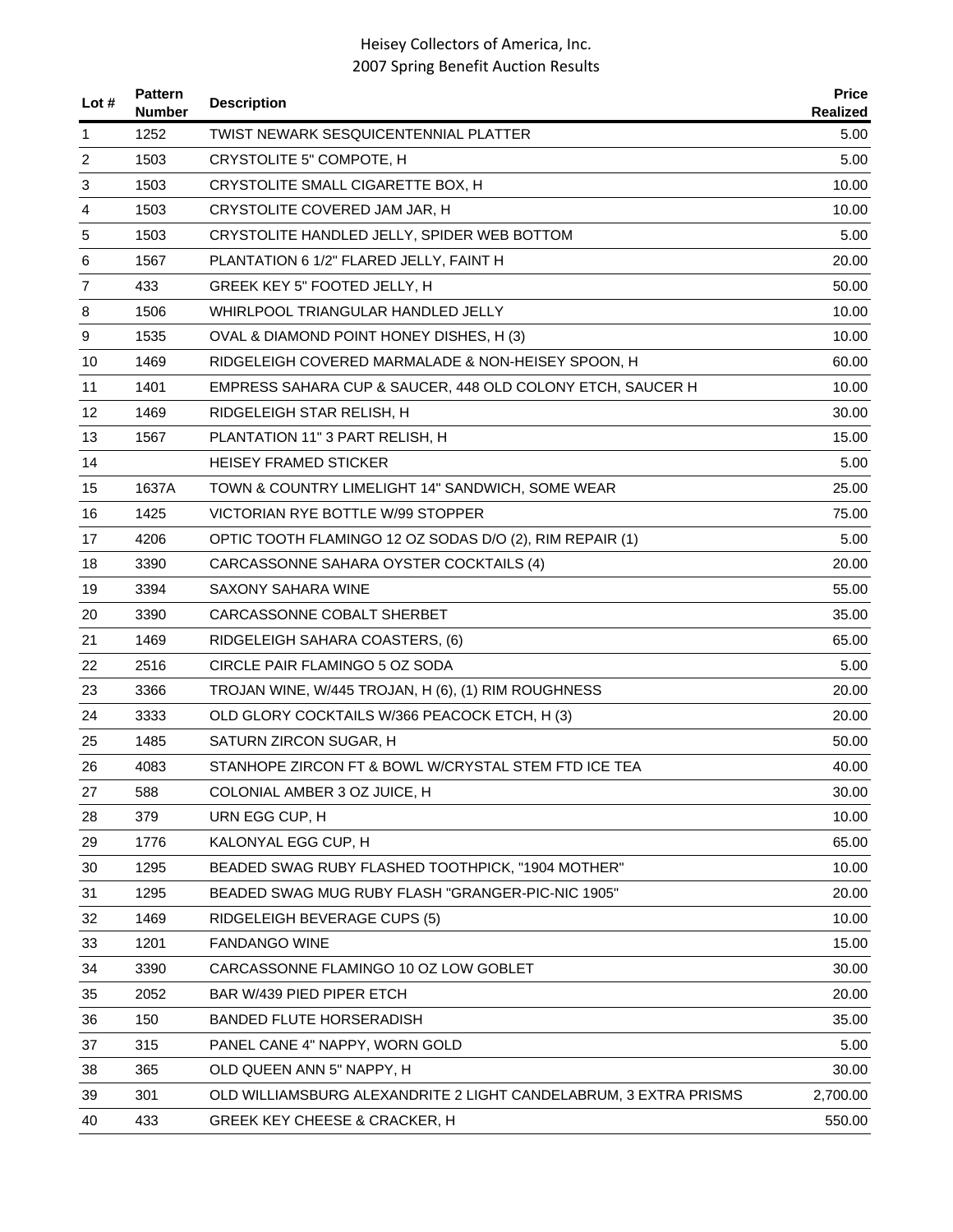| Lot # | <b>Pattern</b><br><b>Number</b> | <b>Description</b>                                                                            | <b>Price</b><br>Realized |
|-------|---------------------------------|-----------------------------------------------------------------------------------------------|--------------------------|
| 41    | 1569                            | PLANTATION DIVIDED MAYO, H                                                                    | 25.00                    |
| 42    | 1252                            | TWIST MARIGOLD FTD ALMOND, H                                                                  | 35.00                    |
| 43    | 1503                            | CRYSTOLITE 2 HANDLED JELLY & CIGARETTE BOX & COVER, H                                         | 25.00                    |
| 44    | 150                             | BANDED FLUTE 14" STRAIGHT BOWL, H                                                             | 60.00                    |
| 45    | 1503                            | CRYSTOLITE 2" ROSETTE CANDLE BLOCKS, PR FF                                                    | 5.00                     |
| 46    | 343                             | UNBURST 6 1/2" PICKLE & 5 1/2" NAPPY, H                                                       | 40.00                    |
| 47    | 341                             | URITAN 5" NAPPY & HANDLED JELLY, H, WEAR ON BOTTOM                                            | 5.00                     |
| 48    | 1533                            | WAMPUM ONE LIGHT CANDLESTICK                                                                  | 5.00                     |
| 49    | 1519                            | VERLY 13" CRIMPED FLORAL BOWL, 515 HEISEY ROSE ETCH                                           | 25.00                    |
| 50    | 1469                            | RIDGELEIGH ICE BUCKET & UNDERPLATE, H                                                         | 80.00                    |
| 51    | 1567                            | PLANTATION 1/2 GALLON JUG, ICE LIP, CLOUDY, WEAR                                              | 50.00                    |
| 52    | 1235                            | BEADED PANEL & SUNBURST, 4 PC TABLE SET INCL COVERED BUTTER, SPOONER,<br>CREAM, COVERED SUGAR | 350.00                   |
| 53    | 341                             | PURITAN WINES, H (4)                                                                          | 40.00                    |
| 54    | 341                             | PURITAN WINES, H (4)                                                                          | 30.00                    |
| 55    | 341                             | PURITAN 11 1/2" CELERY & 6 1/2" OVAL PICKLE, H                                                | 5.00                     |
| 56    | 28                              | ELIZABETH 10" CANDLESTICK                                                                     | 180.00                   |
| 57    | 1454                            | DIAMOND POINT IND ASHTRAY (H), 1469 RIDGELEIGH IND NUT, H, & 6" DIVIDED<br><b>JELLY</b>       | 20.00                    |
| 58    | 10                              | OAK LEAF MOONGLEAM COASTER                                                                    | 20.00                    |
| 59    | 393                             | NARROW FLUTE 4 1/2" PLATES (4), 1225 STARBURST 4 1/2" PLATES (5), H, STAINED                  | 20.00                    |
| 60    | 372                             | MCGRADY SANITARY SYRUP, CUTTING, H                                                            | 35.00                    |
| 61    | 433                             | GREEK KEY 3 PT JUG, H, HANDLE CRACKED                                                         | 40.00                    |
| 62    | $\mathbf{1}$                    | RING NECK PHEASANT, NICK ON TOP                                                               | 15.00                    |
| 63    | 300                             | PEERLESS WINES 1 1/2 OZ, H (9)                                                                | 15.00                    |
| 64    | 354                             | WIDE FLAT PANEL HOTEL SUGAR, H, BUTTERFLY UNKNOWN CUT                                         | 10.00                    |
| 65    | 393                             | NARROW FLUTE COCKTAILS, H (5)                                                                 | 10.00                    |
| 66    | 351                             | PRISCILLA CHAMPAGNE, H                                                                        | 10.00                    |
| 67    | 4044                            | NEW ERA GOBLETS, (8), (7) W/STEM NICKS                                                        | 25.00                    |
| 68    | 1519                            | WAVERLY FTD MAYO, H                                                                           | 5.00                     |
| 69    | 1509                            | QUEEN ANN D.F. MAYO W/NON HEISEY LADLE                                                        | 5.00                     |
| 70    | 1401                            | EMPRESS D.F. CREAM & SUGAR, SUGAR H                                                           | 20.00                    |
| 71    | 1183                            | REVERE 2 PART MAYO, H                                                                         | 5.00                     |
| 72    | 411                             | TUDOR 8 1/2" NAPPY ROLLED EDGE, H                                                             | 10.00                    |
| 73    | 3350                            | WABASH ICE TEA, 439 PIED PIPER ETCH, RIM NICKS                                                | 5.00                     |
| 74    | 407                             | COARSE RIB 7" PLATES, H (3), (1) WORN                                                         | 5.00                     |
| 75    | 1504                            | REGENCY CANDY BOX W/METAL LID W/1503 FINIAL CRYSTOLITE FLOWER                                 | 40.00                    |
| 75AD  |                                 | RUBY GEESE, SET OF 3, WHIMSY'S HCA 99 MOSSER                                                  | 45.00                    |
| 76    | 150                             | <b>BANDED FLUTE COCKTAIL, H</b>                                                               | 15.00                    |
| 77    | 150                             | BANDED FLUTE CLARETS, H (3)                                                                   | 30.00                    |
| 78    | 150                             | <b>BANDED FLUTE BURGUNDYS (4)</b>                                                             | 15.00                    |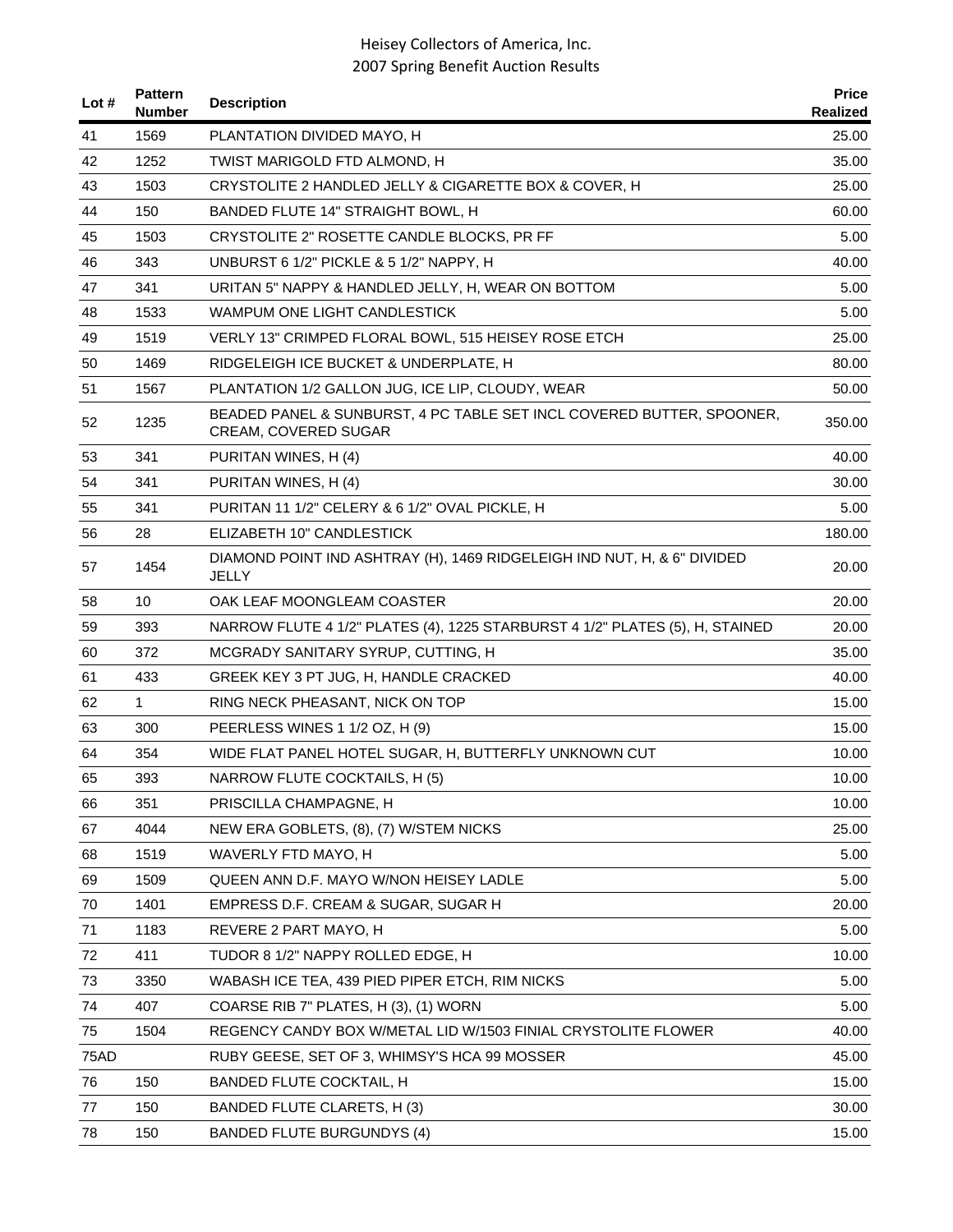| Lot #           | <b>Pattern</b><br><b>Number</b> | <b>Description</b>                                        | <b>Price</b><br>Realized |
|-----------------|---------------------------------|-----------------------------------------------------------|--------------------------|
| 79              | 150                             | BANDED FLUTE FLAT ICE TEA W/TAPEREED SIDES, H             | 80.00                    |
| 80              | 150                             | BANDED FLUTE 6" PLATES, H (10)                            | 50.00                    |
| 81              | 5067                            | PLANTATION SHERBETS/CHAMPAGNES (5), BASE NICK ON 1        | 20.00                    |
| 82              | 1567                            | PLANTATION CREAM & SUGAR                                  | 20.00                    |
| 83              | 1567                            | PLANTATION DRESSING BOWL, 2 PART, H                       | 25.00                    |
| 84              | 1567                            | PLANTATION SALT & PEPPER, H                               | 35.00                    |
| 85              | 1567                            | PLANTATION CELERY, H                                      | 35.00                    |
| 86D             | 1401                            | EMPRESS SAHARA BEADED CUP & SAUCER, H                     | 20.00                    |
| 87D             | 353                             | MEDIUM FLAT PANEL TOOTHPICK, H                            | 15.00                    |
| 88D             | 1255                            | PINEAPPLE & FAN EMERALD TUMBLER, SOUVENIR 1898, WORN GOLD | 15.00                    |
| 89              | 1519                            | WAVERLY 6 1/2" FTD ROUND JELLY, 965 NARCISSUS CUT         | 25.00                    |
| 90 <sub>D</sub> | 3390                            | CARCASSONNE SAHARA LOW SHERBETS, 3 W/OPTIC                | 20.00                    |
| 91D             | 3380                            | OLD DOMINION SAHARA 10 OZ GOBLETS, DO, (3)                | 35.00                    |
| 92D             |                                 | 1401A1/2 EMPRESS MOONGLEAM CUP, H                         | 25.00                    |
| 93D             |                                 | 1401A1/2 EMPRESS FLAMINGO CUP, H                          | 25.00                    |
| 94 <sub>D</sub> | 354                             | FLAT PANEL FLAMINGO CREAM & SUGAR, CUTTING, H             | 70.00                    |
| 95D             | 24                              | MEDIUM PANEL FLAMINGO SALT & PEPPER, METAL TOPS, H        | 55.00                    |
| 96D             | 310                             | RING BAND CUSTARD TOOTHPICK, BRANDT S.D., WORN GOLD"      | 15.00                    |
| 97 <sub>D</sub> | 3397                            | GASCONY TANGERINE 2 1/2 OZ WINE, REPAIRED                 | 55.00                    |
| 98D             | 1253                            | TRI-CORNER HANDLED MINT, H                                | 20.00                    |
| 99D             | 6060                            | COUNTRY CLUB 1 OZ BAR                                     | 15.00                    |
| 100D            | 1503                            | CRYSTOLITE 10" SALAD BOWL, H                              | 10.00                    |
| 101D            | 1503                            | CRYSTOLITE FTD CIGARETTE HOLDER, H                        | 25.00                    |
| 102D            | 1200                            | <b>CUT BLOCK 8" NAPPY</b>                                 | 15.00                    |
| 103D            | 451                             | CROSS LINE FLUTE 8" NAPPY, PATENT DATED, H                | 20.00                    |
| 104D            | 350                             | PINWHEEL & FAN 8" NAPPY, H                                | 25.00                    |
| 105D            | 12                              | MALLARD, WINGS UP                                         | 50.00                    |
| 106D            | 3                               | PIGLET, SITTING                                           | 60.00                    |
| 107D            | 3                               | GOOSE, WINGS UP                                           | 30.00                    |
| 108D            | 1553                            | <b>SPARROW</b>                                            | 65.00                    |
| 109D            | 1522                            | STANDING COLT                                             | 40.00                    |
| 110D            | 1255                            | PINEAPPLE & FAN 11" OVAL BOWL, CHIPS                      | 5.00                     |
| 111             | 433                             | GREEK KEY PUNCH BOWL, BASE & (12) CUPS                    | 130.00                   |
| 112D            | 1503                            | PROVINCIAL LIMELIGHT FTD ICE TEAS (1 BASE NICK & 1 GOOD)  | 65.00                    |
| 113D            | 5092                            | ROSE STEM GOBLETSW/515 HEISEY ROSE ETCH (6)               | 50.00                    |
| 114D            | 5092                            | ROSE STEM ICE TEAS W/ 515 HEISEY ROSE ETCH (4)            | 50.00                    |
| 115D            | 5092                            | ROSE STEM SHERBETS W/ 515 HEISEY ROSE ETCH (4)            | 25.00                    |
| 116D            | 5092                            | ROSE STEM COCKTAILS W/515 HEISEY ROSE ETCH (4)            | 35.00                    |
| 117D            | 1519                            | <b>WAVERLY CHEESE COMPOTE</b>                             | 20.00                    |
| 118D            | 1567                            | PLANTATION CLARETS (2)                                    | 40.00                    |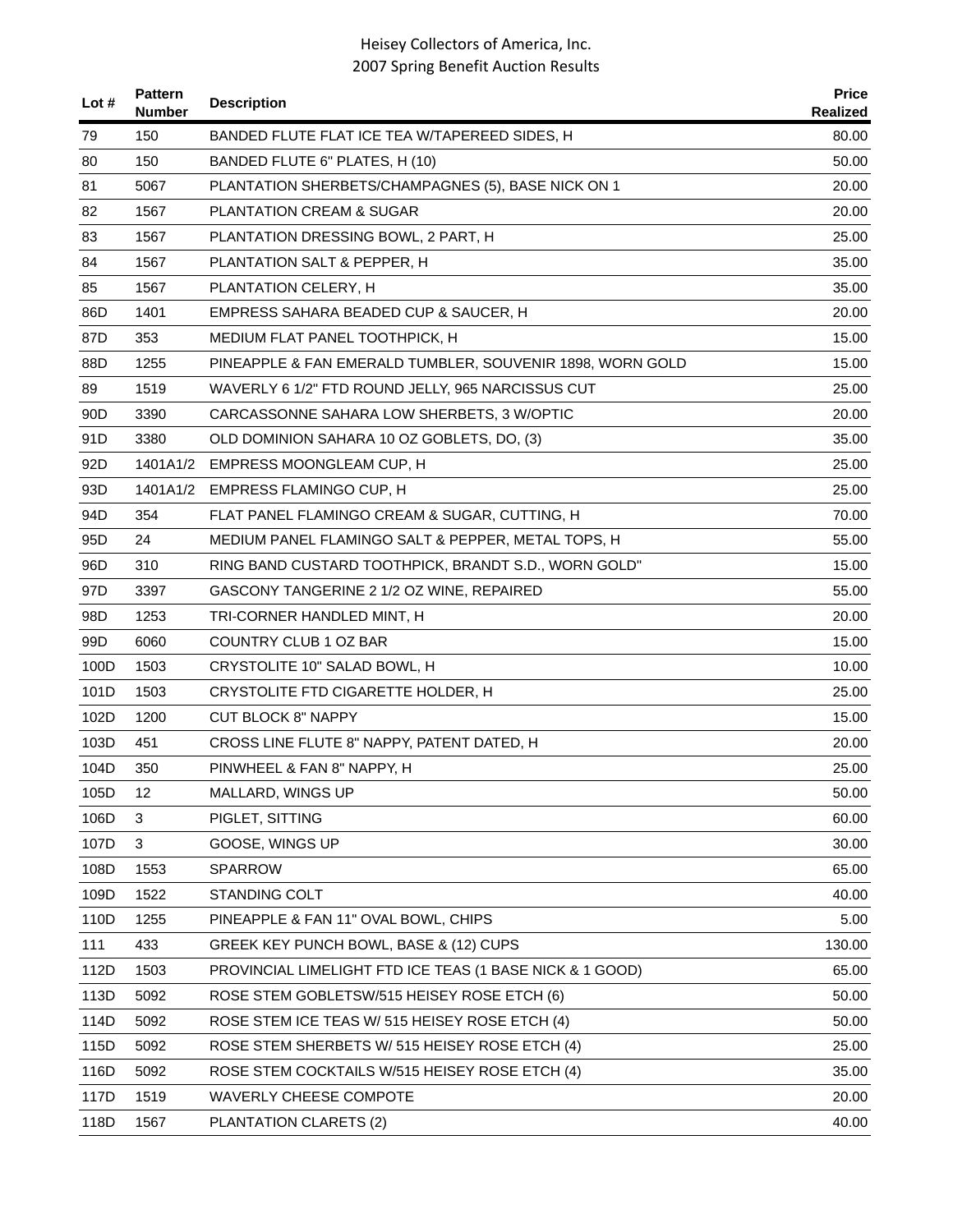| Lot $#$ | <b>Pattern</b><br><b>Number</b> | <b>Description</b>                                                                                     | <b>Price</b><br><b>Realized</b> |
|---------|---------------------------------|--------------------------------------------------------------------------------------------------------|---------------------------------|
| 119D    | 1567                            | PLANTATION GOBLETS (8)                                                                                 | 140.00                          |
| 120D    | 1567                            | <b>PLANTATION COCKTAILS (5)</b>                                                                        | 65.00                           |
| 121     | 3335                            | LADY LEG GOBLETS (3, (1) RIM NICK (4) (BLUE TINT TO GLASS (1) W/RIM NICK),<br>679WINDSOR CUT, 7 IN ALL | 20.00                           |
| 122     | 1469                            | RIDGELEIGH SAUCERS, H (5)                                                                              | 10.00                           |
| 123     | 1469                            | RIDGELEIGH CUPS & SAUCERS, H (12 SETS)                                                                 | 55.00                           |
| 124     | 1469                            | RIDGELEIGH SHERBETS, H (8)                                                                             | 45.00                           |
| 125     | 1540                            | LARIAT 2 LIGHT CANDLESTICKS, PR                                                                        | 20.00                           |
| 126     | 1540                            | LARIAT 3 LIGHT CANDLESTICKS, PR, BOTTOM ROUGHNESS                                                      | 90.00                           |
| 127     | 1506                            | PROVINCIAL 10 OZ GOBLETS, H (6)                                                                        | 10.00                           |
| 128     | 373                             | OLD WILLIAMSBURG ICED TEAS, FAINT H, (4)                                                               | 35.00                           |
| 129     | 373                             | OLD WILLIAMSBURG WINES (7)                                                                             | 10.00                           |
| 130     | 1519                            | WAVERLY CREAM & SUGAR, H                                                                               | 15.00                           |
| 131     | 4044                            | NEW ERA CANDELABRAS, PR, P PRISMS, 1 EXTRA PRISM, (2) WITH NO WIRES                                    | 95.00                           |
| 132     | 3408                            | JAMESTOWN GOBLETS, UNKNOWN CUTTING (3), 1 CHIP ON RIM                                                  | 20.00                           |
| 133     | 413                             | TUDOR SHERBETS, H, (3)                                                                                 | 5.00                            |
| 134     | 1125                            | STARBURST 5" PLATES, GOLD BAND, H (5), WORN GOLD                                                       | 20.00                           |
| 135     | 3355                            | FAIRACRE MOONGLEAM STEM GOBLETS, H (2) MAJOR CHIPS ON ONE                                              | 20.00                           |
| 136     | 52                              | SHORT IND SAHARA SALT & PEPPER SHAKERS, SAHARA GLASS TOPS, CRACK IN 1<br><b>TOP</b>                    | 35.00                           |
| 137     | 16                              | CLASSIC 7" CANDLESTICKS, PR                                                                            | 55.00                           |
| 138     | 22                              | WINDSOR 7" CANDLESTICK, PR                                                                             | 50.00                           |
| 139     | 99                              | LITTLE SQUATTER CANDLESTICKS, PR, FAINT H ON 1                                                         | 20.00                           |
| 140     | 112                             | MERCURY 3" CANDLESTICK, UNKNOWN CUT                                                                    | 5.00                            |
| 141     | 113                             | <b>MARS CANDLESTICK</b>                                                                                | 10.00                           |
| 142     | 1428                            | WARWICK 2 LIGHT CANDLESTICKS, PR SM NICK ON END OF 1                                                   | 15.00                           |
| 143     | 1615                            | <b>FLAME CANDLESTICKS, PR</b>                                                                          | 150.00                          |
| 144     | 4044                            | NEW ERA 2 LIGHT CANDLESTICKS (3)                                                                       | 60.00                           |
| 145     | 7000                            | SUNFLOWER CANDLESTICKS, PR                                                                             | 20.00                           |
| 146     | 1405                            | IPSWICH FTD CANDLE VASES W/PRISMS, NO INSERTS, PR                                                      | 65.00                           |
| 147     | 173                             | COLONIAL TUMBLERS, (4) 1 W/RIB NICK                                                                    | 30.00                           |
| 148     | 1255                            | PINEAPPLE & FAN #2 SHAKERS, NO TOPS, 1 CLOUDY                                                          | 10.00                           |
| 149     | 1295                            | BEADED SWAG RUBY FLASH TOOTHPICK, "ANDREW BOWER, JR"                                                   | 15.00                           |
| 150     | 1295                            | BEADED SWAG RUBY FLASH MUG W/APPLIED HANDLE, "MOTHER, PAN AMERICAN<br>EXPOSITION, BUFFALO, 1901"       | 25.00                           |
| 150AD   |                                 | CRANBERRY MIST CLYDESDALE HCA 950, MARKED SAMPLE                                                       | 150.00                          |
| 151     | 1295                            | BEADED SWAG WINE, RUBY STAIN EVA 1903                                                                  | 10.00                           |
| 152     | 1295                            | BEADED SWAG OPAL TUMBLER, WORN DECORATION & GOLD                                                       | 5.00                            |
| 153     | 1220                            | PUNTY BAND CUSTARD MUG, PAINTED FLOWER                                                                 | 20.00                           |
| 154     | 1200                            | CUT BLOCK CUSTARD CREAM & SUGAR, "ATTISON & CHILDS, MILLBROOK MI"                                      | 25.00                           |
| 155     | 1401                            | EMPRESS SAHARA CUPS & SAUCERS (5) CUPS & (6) RND SAUCERS, H                                            | 75.00                           |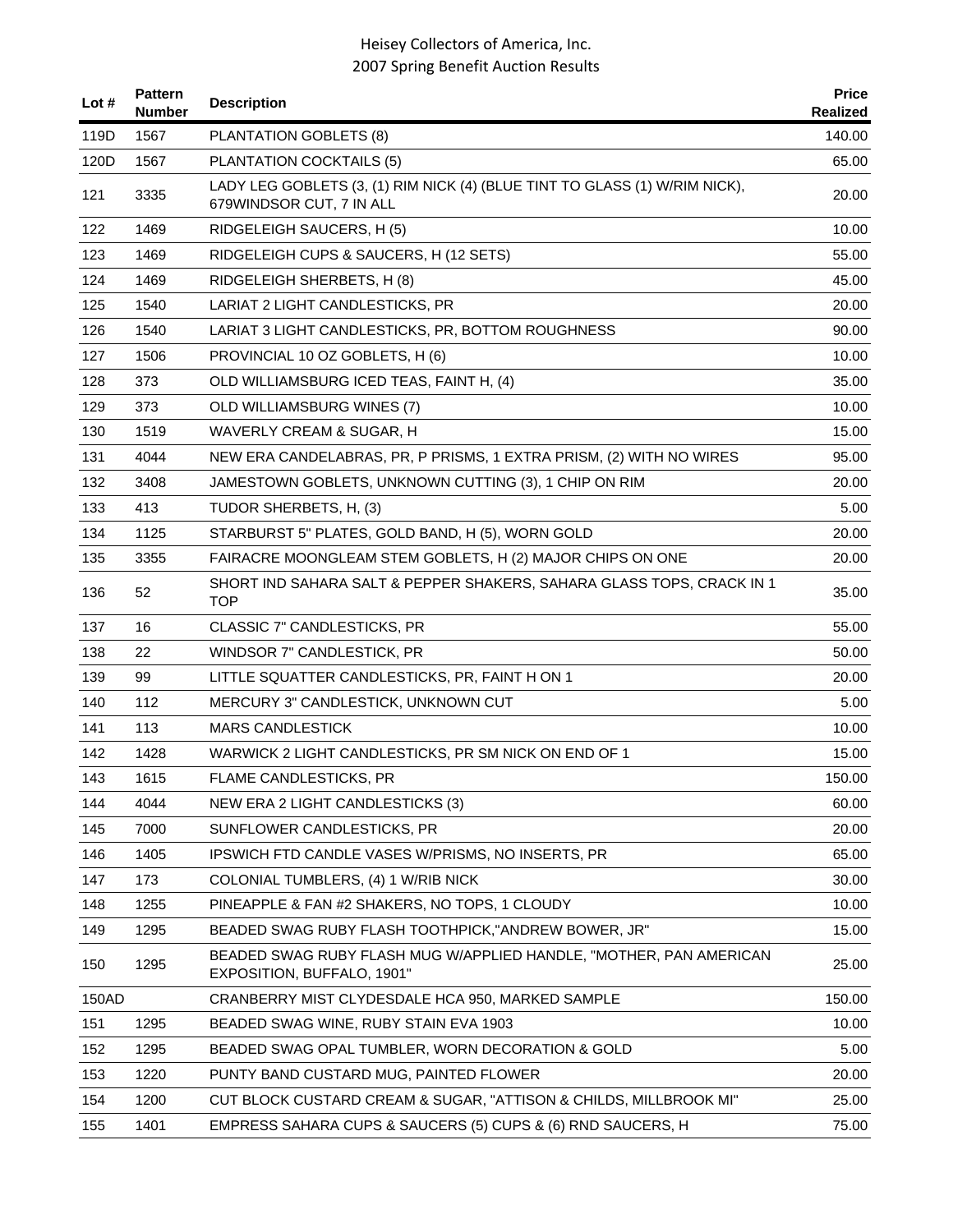| Lot # | <b>Pattern</b><br><b>Number</b> | <b>Description</b>                                                 | <b>Price</b><br><b>Realized</b> |
|-------|---------------------------------|--------------------------------------------------------------------|---------------------------------|
| 156   |                                 | 1401A1/2 EMPRESS SAHARA CUPS & SAUCERS, H (4)                      | 35.00                           |
| 157   | 1183                            | REVERE IND SALT DIPS W/FLORAL CUT (8)                              | 25.00                           |
| 158   | 160                             | LOCKET ON CHAIN SPOONER, CRACK ON RIM                              | 20.00                           |
| 159   | 5048                            | ROOSTER HEAD COCKTAIL                                              | 30.00                           |
| 160   | 5                               | PATRICIAN 9" CANDLESTICK                                           | 45.00                           |
| 161   | 5                               | PATRICIAN 5" TOY CANDLESTICKS, PR, H                               | 35.00                           |
| 162   | $\overline{2}$                  | OLD WILLIAMSBURG 8 1/2" CANDLESTICKS, PR                           | 50.00                           |
| 163   | 134                             | TRIDENT 2 LIGHT CANDLESTICKS, PR                                   | 25.00                           |
| 164   | 1180                            | TREFOIL MOONGLEAM CENTER HANDLED ASHTRAY, CRACK IN HANDLE          | 15.00                           |
| 165   | 1205                            | FANCY LOOP WINE, WORN GOLD                                         | 5.00                            |
| 166   | 1404                            | OLD SANDWICH COBALT IND ASHTRAYS, H (2), 1 RIM ROUGHNESS           | 35.00                           |
| 167   | 1201                            | FANDANGO ICE CREAM TRAY                                            | 65.00                           |
| 168   | 472                             | NARROW FLUTE W/RIM BASKET, H, REPAIRED                             | 110.00                          |
| 169   | 3397                            | GASCONY SAHARA LOW FTD GOBLETS, H (2)                              | 45.00                           |
| 170D  | 8005                            | GALAXY FLAMINGO SHERBET, H                                         | 10.00                           |
| 171   | 1184                            | YEOMAN FLAMINGO 6 1/2" HANDLED BON BON                             | 30.00                           |
| 172   | 416                             | HERRINGBONE HAWTHORNE 7" PLATES, H (2)                             | 45.00                           |
| 173   | 411                             | TUDOR FLAMINGO 5" FTD PRESERVE & COVER, H                          | 50.00                           |
| 174   | 129                             | TRICORN 3 LIGHT CANDLESTICKS, PR                                   | 80.00                           |
| 175   | 1404                            | OLD SANDWICH 12 OZ MUG, H                                          | 25.00                           |
| 176   | 1540                            | LARIAT 14" 2 HANDLED SANDWICH PLATE                                | 15.00                           |
| 177   | 1506                            | PROVINCIAL ZIRCON 12 OZ ICE TEA, H                                 | 40.00                           |
| 178   | 372                             | MCGRADY FLAMINGO SANITARY SYRUP, ROUGHNESS                         | 20.00                           |
| 179   | 134                             | TRIDENT SAHARA 2 LIGHT CANDLEHOLDERS, PR                           | 75.00                           |
| 180   | 354                             | WIDE FLAT PANEL STACK SET, SUGAR, CREAM & BUTTER, H                | 75.00                           |
| 181   | 1522                            | <b>STANDING COLT</b>                                               | 35.00                           |
| 182   | 1280                            | WINGED SCROLL EMERALD 8" NAPPY                                     | 65.00                           |
| 183   | 305                             | PUNTY & DIAMOND POINT BAR SYRUP, METAL LID                         | 50.00                           |
| 184   | 1404                            | OLD SANDWICH CRYSTAL IND ASHTRAYS, H (6)                           | 20.00                           |
| 185   | 100                             | CENTENNIAL CANDLESTICKS, PR H, PLUS (2) NON-HEISEY BOBECH & PRISMS | 65.00                           |
| 186   | 341A1/2                         | PURITAN 1 PINT JUG, H                                              | 110.00                          |
| 187   | 480                             | DAISY & LEAVES BASKET, H, CUT                                      | 170.00                          |
| 188   | 354                             | WIDE FLAT PANEL CUBE SUGAR W/HANDLE, H                             | 20.00                           |
| 189   | 33                              | SKIRTED PANEL CANDLESTICKS, 7" PR                                  | 20.00                           |
| 190   | 325                             | PILLOWS FTD ROSE BOWL                                              | 130.00                          |
| 191   | 1503                            | CRYSTOLITE 3 LIGHT CANDLESTICKS, PR                                | 15.00                           |
| 192   | 362                             | SYRUP, BUTTERFLY CUT                                               | 20.00                           |
| 193   | 1540                            | LARIAT SAUCER CHAMPAGNES (4)                                       | 10.00                           |
| 194   | 1503                            | <b>CRYSTOLITE FOOTED CHEESE</b>                                    | 15.00                           |
| 195   | 341                             | PURITAN 6" HIGH - 8" COMPOTE, H, FLOWER CUT                        | 150.00                          |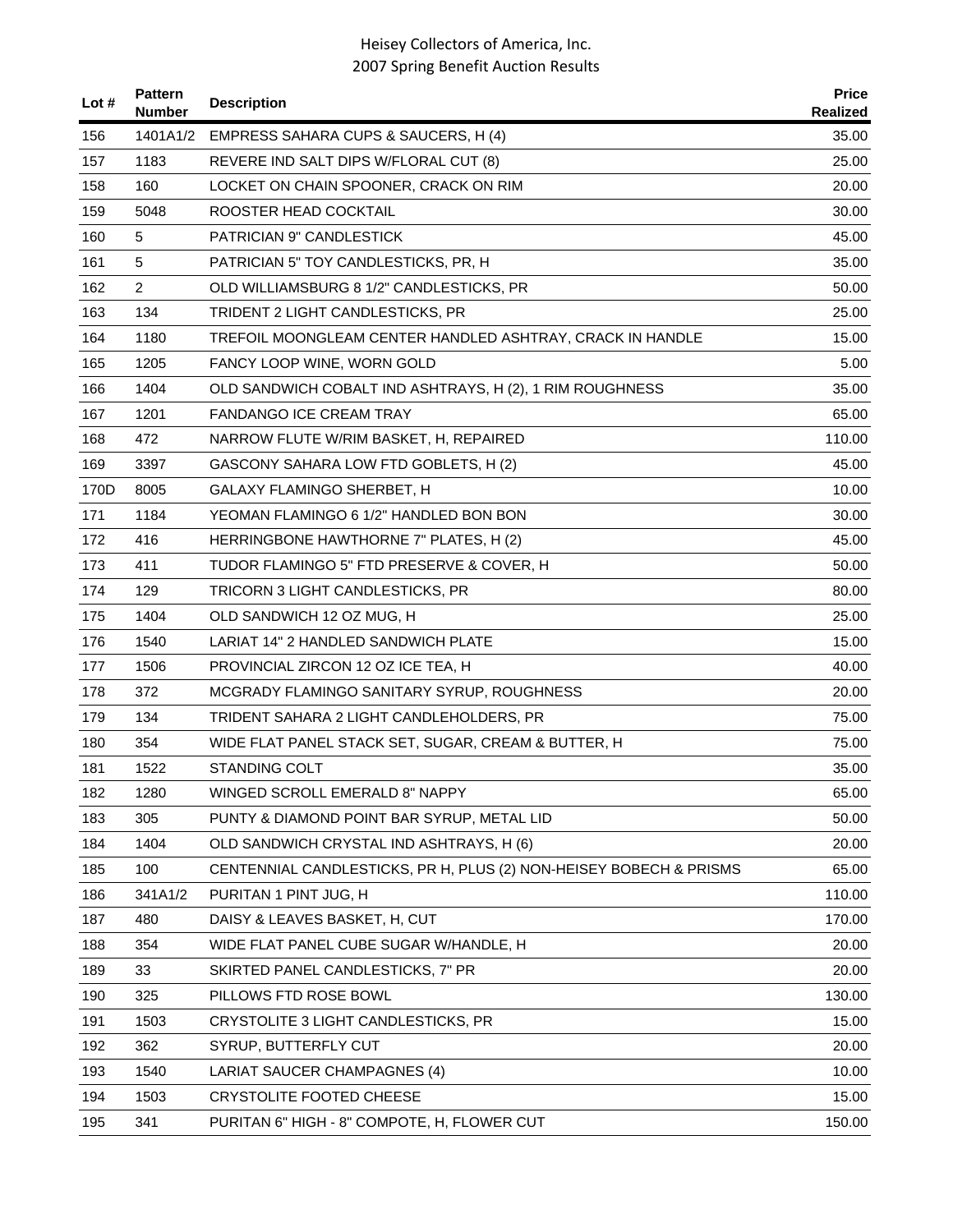| Lot # | <b>Pattern</b><br><b>Number</b> | <b>Description</b>                                                                                | <b>Price</b><br>Realized |
|-------|---------------------------------|---------------------------------------------------------------------------------------------------|--------------------------|
| 196   | 112                             | MERCURY FLAMINGO CANDLESTICKS, PR                                                                 | 35.00                    |
| 197   | 1183                            | REVERE 1/4 CANDY W/LID, H, GOLD TRIM STIPPLED                                                     | 30.00                    |
| 198   | 433                             | <b>GREEK KEY FTD BANANA SPLIT, H</b>                                                              | 15.00                    |
| 199   | 1404                            | OLD SANDWICH CATSUP BOTTLE, CLOUDY                                                                | 25.00                    |
| 200   | 352                             | <b>FLAT PANEL HORSERADISH JAR</b>                                                                 | 15.00                    |
| 201   | 3355                            | FAIRACRE MOONGLEAM FT STEM GOBLETS W/D.O (3)                                                      | 20.00                    |
| 202   | 1483                            | STANHOPE 7" PLATES (3)                                                                            | 20.00                    |
| 203   | 1506                            | WHIRLPOOL IND CREAM & SUGAR                                                                       | 10.00                    |
| 204   | $\overline{2}$                  | WILLIAMSBURG 7" CANDLESTICK, H                                                                    | 30.00                    |
| 205   | 1220                            | PUNTY BAND 8" CRIMPED BOWL, MINOR ROUGHNESS NEAR BASE                                             | 5.00                     |
| 206   | 1404                            | OLD SANDWICH CATSUP BOTTLE & STOPPER, RIM CHIPS                                                   | 10.00                    |
| 207   | 1503                            | CRYSTOLITE LEAF IND NUTS (2) SCRATCHES                                                            | 5.00                     |
| 208   | 1590                            | ZODIAC SESQUICENTENNIAL ASHTRAYS (STATE OF OHIO) (2)                                              | 5.00                     |
| 209   | 1590                            | ZODIAC SESQUICENTENNIAL ASHTRAYS (STATE OF OHIO) (2)                                              | 10.00                    |
| 210   | 1540                            | LARIAT SUGAR BOWL, W/980 MOONGLO CUT & 1509 QUEEN ANN CREAMER                                     | 5.00                     |
| 211   | 5                               | PUFF BOX, NO LID, FLAKE                                                                           | 5.00                     |
| 212   | $\overline{2}$                  | OLD WILLIAMSBURG 9" CANDLESTICKS, PR                                                              | 55.00                    |
| 213   | 31                              | JACK BE NIMBLE TOY CANDLESTICKS, PR, ROUGHNESS                                                    | 10.00                    |
| 214   | 351                             | PRISCILLA TOOTHPICK, WORN SILVER                                                                  | 5.00                     |
| 215   | 5025                            | TYROLEAN GOBLET, H (1), SHERBETS (3) 1 CHIP, & 1519 WAVERLY 8" PLATES (3),<br>ALL 509 ORCHID ETCH | 50.00                    |
| 216   | 333                             | WALDORF ASTORIA TOOTHPICK, RIM CHIP                                                               | 5.00                     |
| 217   | 341                             | PURITAN TOOTHPICK, H, SILVER OVERLAY                                                              | 50.00                    |
| 218   | 339                             | CONTINENTAL TOOTHPICK, H, RIM FLAKE                                                               | 25.00                    |
| 219   | 365                             | OLD QUEEN ANN TOOTHPICK, H                                                                        | 270.00                   |
| 220   | 310                             | RING BAND CUSTARD TOOTHPICK, GOLD DECORATION                                                      | 10.00                    |
| 221   | 337                             | TOURAINE TOOTHPICK, H, MAJOR CRACK                                                                | 10.00                    |
| 222   | 352                             | FLAT PANEL TOOTHPICK                                                                              | 10.00                    |
| 223   | 1200                            | CUT BLOCK TOOTHPICK RUBY STAIN, SOUVENIR 1900                                                     | 20.00                    |
| 224   | 1205                            | FANCY LOOP TOOTHPICK, CHIP ON BASE                                                                | 5.00                     |
| 225   | 1205                            | FANCY LOOP EMERALD TOOTHPICK, WORN GOLD                                                           | 45.00                    |
| 225AD |                                 | VERDE GREEN FISH BOOKENDS, PR, IMPERIAL                                                           | 180.00                   |
| 226   | 1220                            | PUNTY BAND TOOTHPICK, SCALLOPED TOP & RUBY STAIN                                                  | 40.00                    |
| 227   | 1220                            | PUNTY BAND CUSTARD TOOTHPICK, BEADED TOP, H, SOUVENIR 1898, FLOWERS<br>MISSING 2 BEADS            | 10.00                    |
| 228   | 1225                            | PLAIN BAND TOOTHPICK, H, CHIPS                                                                    | 5.00                     |
| 229   | 1235                            | BEADED PANEL & SUNBURST TOOTHPICK                                                                 | 45.00                    |
| 230   | 1255                            | PINEAPPLE & FAN TOOTHPICK, WORN GOLD                                                              | 10.00                    |
| 231   | 1295                            | BEADED SWAG TOOTHPICK RUBY STAIN, WORN STAIN                                                      | 15.00                    |
| 232   | 1776                            | KALONYAL TOOTHPICK, H                                                                             | 170.00                   |
| 233   | 353                             | MEDIUM FLAT PANEL TOOTHPICK, H                                                                    | 30.00                    |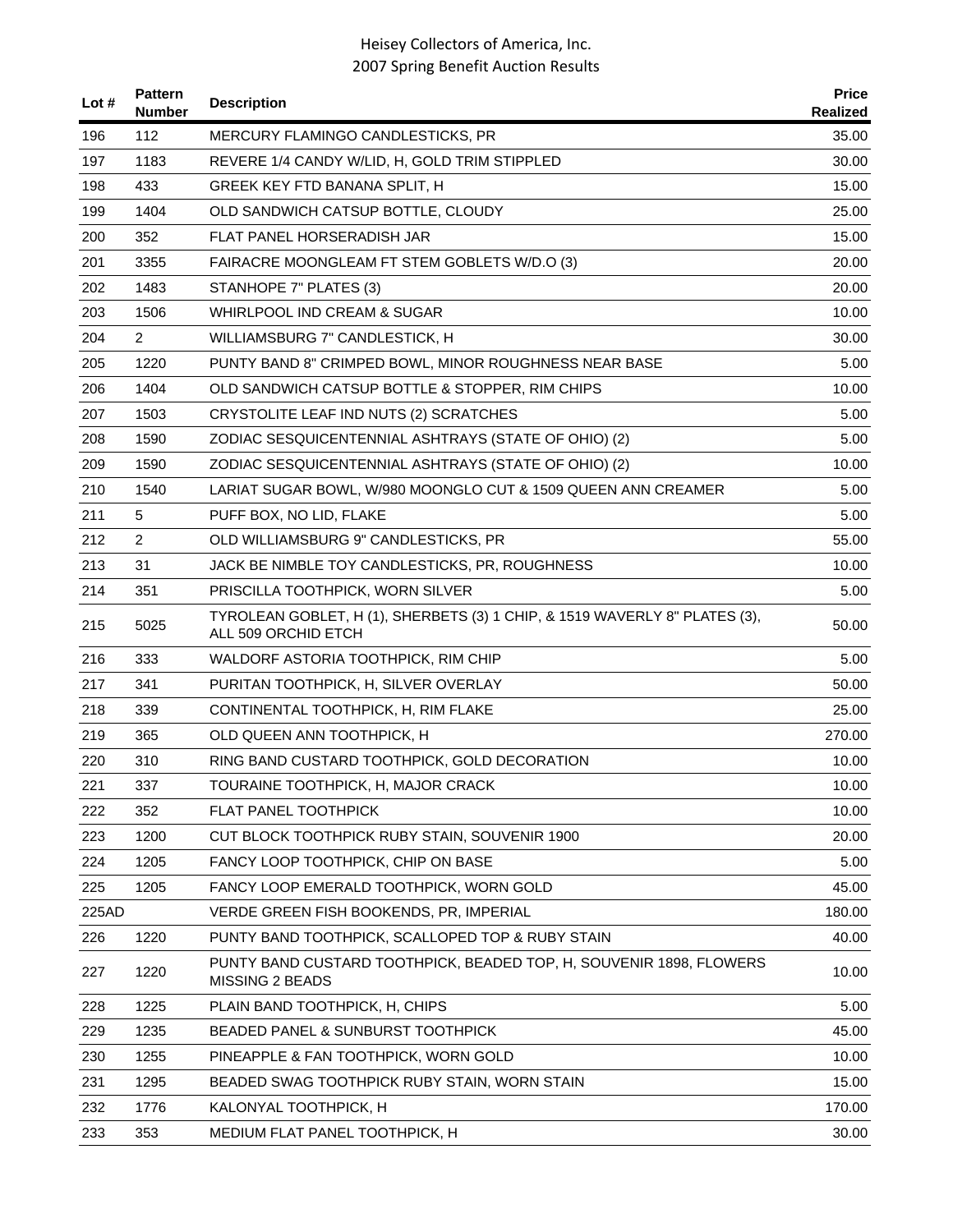| Lot $#$ | <b>Pattern</b><br><b>Number</b> | <b>Description</b>                                                                                            | <b>Price</b><br>Realized |
|---------|---------------------------------|---------------------------------------------------------------------------------------------------------------|--------------------------|
| 234     | 1255                            | PINEAPPLE & FAN SALT & PEPPERS, 1 TOP MISSING, 1 STAINED                                                      | 5.00                     |
| 235     | 1519                            | WAVERLY 10 1/2" DINNER PLATES, W/509 ORCHID ETCH, (6), SOME WEAR                                              | 400.00                   |
| 236     | 3404                            | SPANISH COBALT BOWL GOBLETS (6)                                                                               | 500.00                   |
| 237     | 3404                            | SPANISH COBALT BOWL GOBLETS (3)                                                                               | 225.00                   |
| 238     | 350                             | PINWHEEL & FAN PUNCH BOWL BASE, H, CRACK                                                                      | 5.00                     |
| 239     | 1503                            | CRYSTOLITE 2 LIGHT CANDELABRUM W/BOBECHE W/J PRISMS, PR, FROSTED<br>EFFECT ON BASE, 1 PRISM MISSING           | 60.00                    |
| 240     | 134                             | TRIDENT 2 LIGHT CANDLESTICKS, W/941 BARCELONA CUTTING, PR                                                     | 40.00                    |
| 241     | 3408                            | JAMESTOWN 2 OZ WINES, W/941 BARCELONA (4)                                                                     | 10.00                    |
| 242     | 3408                            | JAMESTOWN 2 OZ WINES, W/941 BARCELONA (6)                                                                     | 30.00                    |
| 243     | 3408                            | JAMESTOWN CHAMPAGNES, W/941 BARCELONA (8), (4) REPAIRS                                                        | 10.00                    |
| 244     | 3408                            | JAMESTOWN COCKTAILS, W/941 BARCELONA, H (8)                                                                   | 20.00                    |
| 245     | 3408                            | JAMESTOWN GOBLETS, W/941 BARCELONA, H (6)                                                                     | 30.00                    |
| 246     | 3408                            | JAMESTOWN ICED TEAS W/941 BARCELONA, H (8)                                                                    | 50.00                    |
| 247     | 1509                            | QUEEN ANN D.F. CREAM & SUGAR, W/941 BARCELONA, FAINT H ON SUGAR                                               | 30.00                    |
| 248     | 1509                            | QUEEN ANN 3 PART RELISEH (5 O'CLOCK), W/941 BARCELONA, H (2)                                                  | 25.00                    |
| 249     | 1430                            | ARISTOCRAT HIGH FTD CANDY W/BEADED LID                                                                        | 340.00                   |
| 250     | 1519                            | WAVERLY 2 LIGHT CANDLESTICKS W/507 ORCHID, PR                                                                 | 35.00                    |
| 251     | 1519                            | WAVERLY CREAM & SUGAR W/507 ORCHID                                                                            | 20.00                    |
| 252     | 1519                            | WAVERLY 13" GARDENIA BOWL W/507 ORCHID                                                                        | 25.00                    |
| 253     | $\overline{2}$                  | <b>MEDIUM ELEPHANT</b>                                                                                        | 180.00                   |
| 254     |                                 | UNKNOWN PATTERN 8" FTD COMPOTE, DIAMOND FOOT PLAIN BOWL, LIKE 8037<br>FLUTED DIAMOND H                        | 110.00                   |
| 255     | 1509                            | QUEEN ANN CUPS & SAUCERS W/507 ORCHID, H (4)                                                                  | 45.00                    |
| 256     | 1509                            | QUEEN ANN CUPS & SAUCERS W/507 ORCHID, H (4)                                                                  | 55.00                    |
| 257     | 433                             | GREEK KEY 15" PUNCH BOWL, H                                                                                   | 90.00                    |
| 258     | 433                             | GREEK KEY PUNCH CUPS (13) & (11) METAL HOOKS, H                                                               | 75.00                    |
| 259     | 433                             | GREEK KEY PUNCH BOWL STAND, H                                                                                 | 40.00                    |
| 260     | 433                             | <b>GREEK KEY 21" BUFFET PLATE</b>                                                                             | 1,200.00                 |
| 261     | 433                             | GREEK KEY PUNCH CUPS, H (10)                                                                                  | 65.00                    |
| 262D    | 433                             | GREEK KEY PUNCH CUPS, H, (2) & LADLE                                                                          | 170.00                   |
| 263D    | 300                             | PEERLESS 9" OVAL DISH, 7" OVAL DISH & 4" NAPPIES (4), H                                                       | 25.00                    |
| 264D    | 1252                            | TWIST MOONGLEAM 7" PICKLES (2) & 12" CELERY DISH, H                                                           | 35.00                    |
| 265     | 391                             | 12" VASE, H                                                                                                   | 275.00                   |
| 266     | 1567                            | PLANTATION 12" CRIMPED EDGE BOWL                                                                              | 55.00                    |
| 267     | 150                             | BANDED FLUTE MOLASSES, METAL LID, H                                                                           | 230.00                   |
| 268     | 1183                            | REVERE MOONGLEAM STEM W/SWIRL OPTIC COMPOTE, WHEELING PHEASANT ON<br>STUMP DECORATION, WORN GOLD ON BOWL TRIM | 35.00                    |
| 269     |                                 | 1509/1447 QUEEN ANN CHEESE COMPOTE W/515 HEISEY ROSE ETCH                                                     | 20.00                    |
| 270     | 1503                            | CRYSTOLITE 14" SANDWICH PLATES (2)                                                                            | 15.00                    |
| 271     | 16                              | CLASSIC 7 1/2" CANDLESTICKS, PR                                                                               | 55.00                    |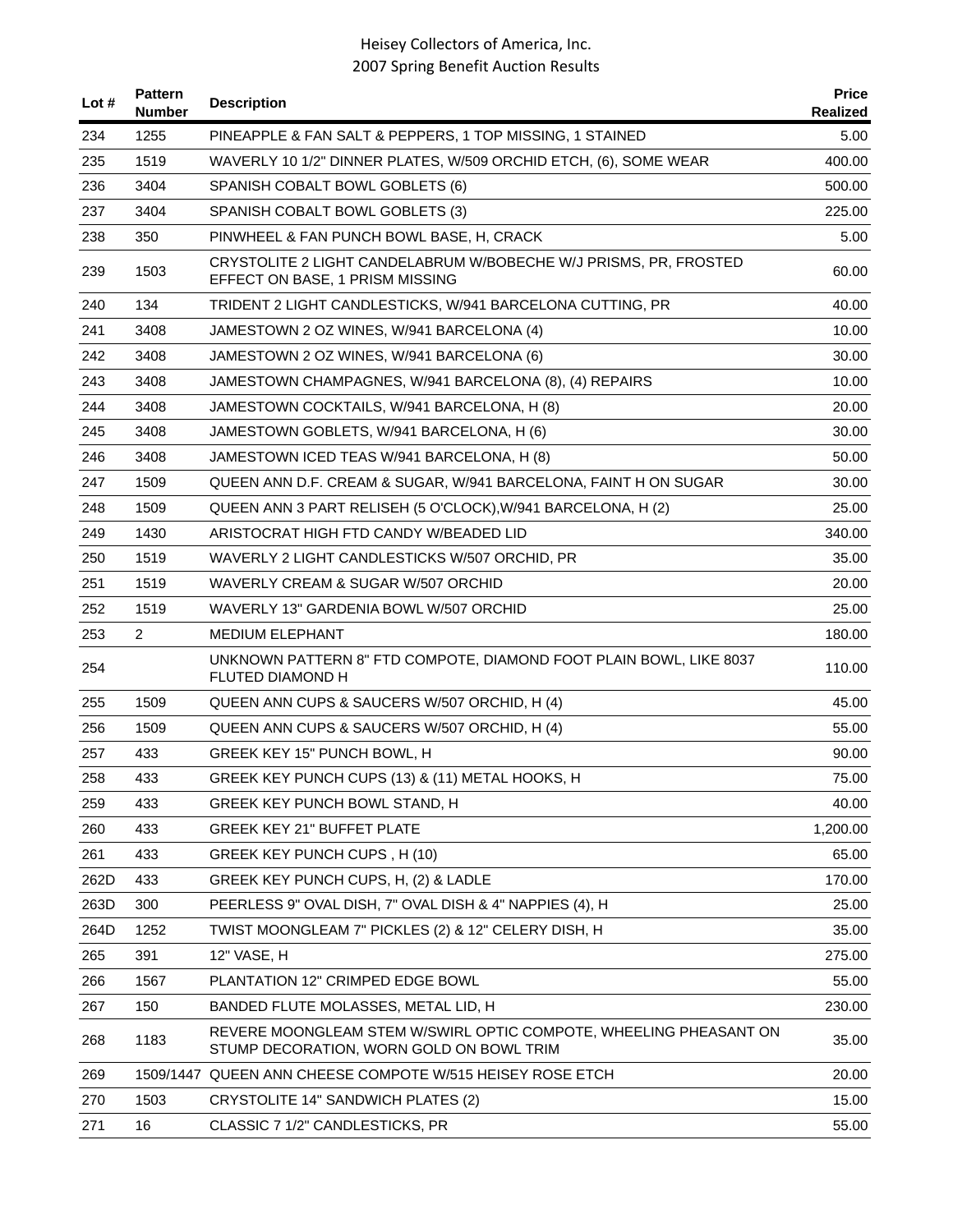| Lot $#$ | <b>Pattern</b><br>Number | <b>Description</b>                                                                  | <b>Price</b><br><b>Realized</b> |
|---------|--------------------------|-------------------------------------------------------------------------------------|---------------------------------|
| 272     | 1519                     | WAVERLY 14" TORTE PLATE W/507 ORCHID                                                | 25.00                           |
| 273     | 5                        | PATRICIAN 5" TOY CANDLESTICKS, PR, H                                                | 30.00                           |
| 274     | 315                      | PANEL CANE FOOTED JELLY                                                             | 25.00                           |
| 275     | 2323                     | NAVY 5 OZ SODA W/COBALT FOOT & CUT FLUTES                                           | 160.00                          |
| 276     | 1521                     | QUILT COVERED CIGARETTE W/(2) ASHTRAYS                                              | 80.00                           |
| 277     | 1503A1/2                 | CRYSTOLITE MELON CANDLE BLOCKS, PR                                                  | 35.00                           |
| 278     | 3380                     | OLD DOMINION SAHARA 1 OZ BAR                                                        | 35.00                           |
| 279     | 350                      | PINWHEEL & FAN CRYSTAL POWDER BOX W/METAL LID, H                                    | 50.00                           |
| 280     | 1252                     | TWIST HOTEL SUGAR, H                                                                | 10.00                           |
| 281     | 29                       | SANFORD 9" CANDLESTICKS, PR                                                         | 220.00                          |
| 282     | 1415                     | TWENTIETH CENTURY DAWN 5 OZ JUICE, H                                                | 25.00                           |
| 283     | 353                      | MEDIUM FLAT PANEL SAHARA IND FTD ALMONDS, (2)                                       | 30.00                           |
| 284     | 300A1/2                  | PEERLESS 10" VASE                                                                   | 45.00                           |
| 285     | 1549                     | APPLE ASHTRAY & 500 OCTAGON MOONGLEAM FROZEN DESSERT                                | 190.00                          |
| 286     | 394                      | NARROW FLUTE CRACKER & CHEESE DISH W/COVER, & SILVER OVERLAY,<br><b>UNKNOWN CUT</b> | 100.00                          |
| 287     | 353                      | MEDIUM FLAT PANEL FLAMINGO MASTER ALMOND                                            | 25.00                           |
| 288     | 1184                     | YEOMAN FLAMINGO 5" HANDLED BOWTIE                                                   | 20.00                           |
| 289     | 4225                     | COBEL 1 PINT COCKTAIL SHAKER W/STRAINER                                             | 40.00                           |
| 290     | 1567                     | PLANTATION SALT & PEPPER SHAKERS W/516 PLANTATION IVY ETCH, H                       | 50.00                           |
| 291     | 5067                     | PLANTATION WINE W/516 PLANTATION IVY ETCH, H                                        | 10.00                           |
| 292     | 5067                     | PLANTATION COCKTAILS W/516 PLANTATION IVY ETCH (3)                                  | 20.00                           |
| 293     | 5067                     | PLANTATION GOBLETS W/516 PLANTATION IVY ETCH (2)                                    | 25.00                           |
| 294     | 1567                     | PLANTATION SANITARY SYRUP, BAKELITE HANDLE W/516 PLANTATION IVY ETCH                | 75.00                           |
| 295     | 1567                     | PLANTATION 2 LIGHT CANDLESTICKS W/516 PLANTATION IVY ETCH, PR                       | 50.00                           |
| 296     | 1776                     | KALONYAL TOOTHPICK, H                                                               | 250.00                          |
| 297     | 5003                     | <b>CRYSTOLITE FTD ICED TEAS (2)</b>                                                 | 15.00                           |
| 298     | 5003                     | <b>CRYSTOLITE FTD JUICES (4)</b>                                                    | 25.00                           |
| 299     | 3312                     | GAYOSO WINES W/163 MONTICELLO ETCH (4)                                              | 20.00                           |
| 300     | 15                       | <b>FLOWER BLOCK</b>                                                                 | 35.00                           |
| 300AD   |                          | BLUE GIRAFFE, HEAD BACK, HCA 95D, MARKED SAMPLE                                     | 50.00                           |
| 301     | 5003                     | <b>CRYSTOLITE FTD COCKTAILS (4)</b>                                                 | 5.00                            |
| 302     | 353                      | MEDIUM FLAT PANEL HARVEY AMBER SODA                                                 | 45.00                           |
| 303     | 353                      | MEDIUM FLAT PANEL HARVEY AMBER SODA                                                 | 45.00                           |
| 304     | 419                      | SUSSEX FLAMINGO 12 OZ SODA, H                                                       | 40.00                           |
| 305     | 3350                     | WABASH ICED TEAS W/439 PIED PIPER ETCH, (3)                                         | 10.00                           |
| 306     | 1404                     | OLD SANDWICH FLAMINGO WINES, H (4)                                                  | 160.00                          |
| 307     | 1417                     | ARCH COBALT 8 OZ TUMBLER                                                            | 75.00                           |
| 308     | 5019                     | WAVERLY GOBLETS (2)                                                                 | 30.00                           |
| 309     | 1433                     | THUMBPRINT & PANEL 2 LIGHT CANDLESTICKS, PR                                         | 25.00                           |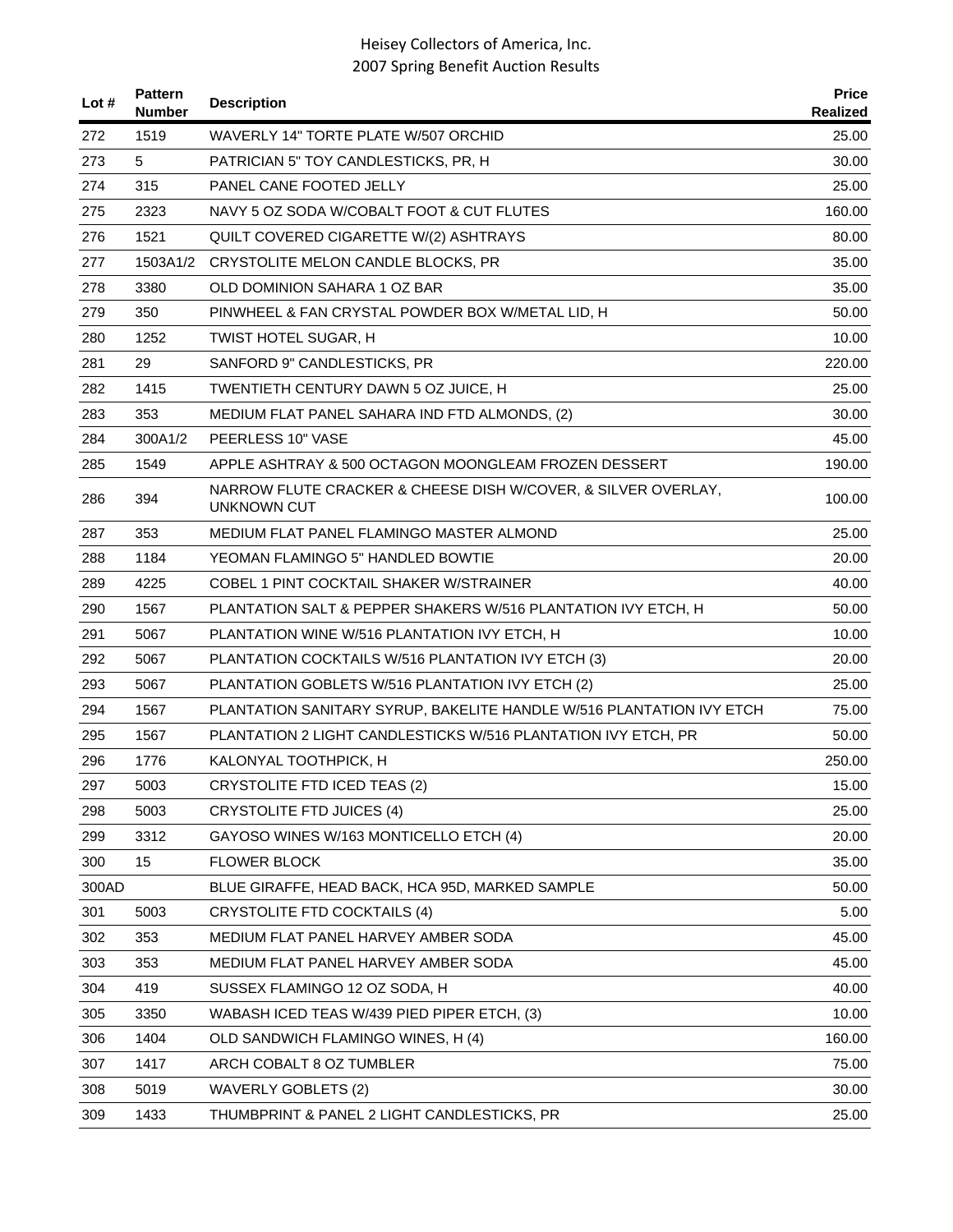| Lot $#$ | <b>Pattern</b><br><b>Number</b> | <b>Description</b>                                        | <b>Price</b><br>Realized |
|---------|---------------------------------|-----------------------------------------------------------|--------------------------|
| 310     | 1469                            | RIDGELEIGH WATER GOBLETS (4)                              | 60.00                    |
| 311     | 1469                            | RIDGELEIGH SHERBETS, H(2)                                 | 10.00                    |
| 312     | 1469                            | RIDGELEIGH CHAMPAGNES, H (2)                              | 10.00                    |
| 313     | 100                             | CENTENNIAL 9" CANDLESTICK, H                              | 30.00                    |
| 314     | 1483                            | STANHOPE 11â" SALAD W/605 FROSTED MATTE ETCHING           | 270.00                   |
| 315     | 1469                            | RIDGELEIGH CRYSTAL 7" BALL VASE                           | 65.00                    |
| 316     | 149                             | EMPRESS 16" BUFFET 4 COMPARTMENT RELISH, H                | 30.00                    |
| 317     | 1252                            | TWIST (1) CRYSTAL & (1) FLAMINGO IND NUT CUPS             | 10.00                    |
| 318     | 1469                            | RIDGELEIGH 6" VASE                                        | 35.00                    |
| 319     | 10                              | OAK LEAF MOONGLEAM COASTER                                | 35.00                    |
| 320     | 1252                            | TWIST 13" 3 COMPARTMENT RELISH, H                         | 10.00                    |
| 321     | 1184                            | YEOMAN SAHARA 13" 3 COMPARTMENT RELISH                    | 25.00                    |
| 322     | 300                             | PEERLESS TOOTHPICK W/GOLD TRIM                            | 25.00                    |
| 323     | 7111                            | HAIR RECEIVER W/METAL LID, H                              | 35.00                    |
| 324     | 1255                            | PINEAPPLE & FAN IND SALT DIP, CHIPS ON RIM                | 10.00                    |
| 325     | 1252                            | <b>TWIST FLAMINGO COVERED MUSTARD</b>                     | 65.00                    |
| 326     | 1252                            | TWIST FLAMINGO 10 1/2" DINNER PLATE, H                    | 10.00                    |
| 327     | 1125                            | STARBURST AMBER 7 1/12" PLATE, H                          | 5.00                     |
| 328     | 1150                            | COLONIAL STAR 9" PLATES (2), SHOWS WEAR                   | 25.00                    |
| 329     | 469                             | REVERSE HARTMAN 1/2 POUND CANDY JAR W/LID & FLORAL CUT, H | 70.00                    |
| 330     | 1428                            | WARWICK FLORAL BOWL, H                                    | 25.00                    |
| 331     | 354                             | WIDE FLAT PANEL OVAL CREAM & SUGAR, PR, H                 | 50.00                    |
| 332     | 357                             | PRISON STRIPE 5 1/2" 2 HANDLED JELLY, NICKS ON RIM        | 5.00                     |
| 333     | 103                             | <b>CUPPED SAUCER 3" CANDLESTICKS, PR</b>                  | 40.00                    |
| 334     | 352                             | FLAT PANEL FRENCH DRESSING BOTTLE W/STOPPER               | 15.00                    |
| 335     | 1506                            | WHIRLPOOL 3 1/2" OZ COCKTAILS, H (6)                      | 5.00                     |
| 336     | 411                             | TUDOR HAWTHORNE 6" 2 HANDLED CHEESE PLATE, H              | 10.00                    |
| 337     | 1201                            | FANDANGO 8" FTD BOWL                                      | 20.00                    |
| 338     | 393                             | NARROW FLUTE 1/2 GALLON JUG, H                            | 15.00                    |
| 339     | 341                             | PURITAN PUNCH BOWL W/BASE, CUPS (4), H                    | 90.00                    |
| 340     | 341                             | PURITAN MARIE FOOT PUNCH CUPS (12) H                      | 20.00                    |
| 341     | 1252                            | TWIST MUSTARD W/ COVER & SPOON, H                         | 20.00                    |
| 342     | 406                             | COARSE RIB MUSTARD & COVER, H                             | 10.00                    |
| 343     | 1170                            | PLEAT & PANEL CRYSTAL OIL W/MOONGLEAM STOPPER             | 10.00                    |
| 344     | 1405                            | <b>IPSWICH OIL &amp; STOPPER</b>                          | 40.00                    |
| 345     | 1201                            | FANDANGO 4 OZ OIL & STOPPER                               | 15.00                    |
| 346     | 300                             | PEERLESS MUSTARD & COVER, H                               | 30.00                    |
| 347     | 1485                            | SATURN MUSTARD & COVER, H                                 | 10.00                    |
| 348     | 1205                            | FANCY LOOP MUSTARD & COVER                                | 50.00                    |
| 349     | 393                             | NARROW FLUTE MUSTARD & COVER, H                           | 30.00                    |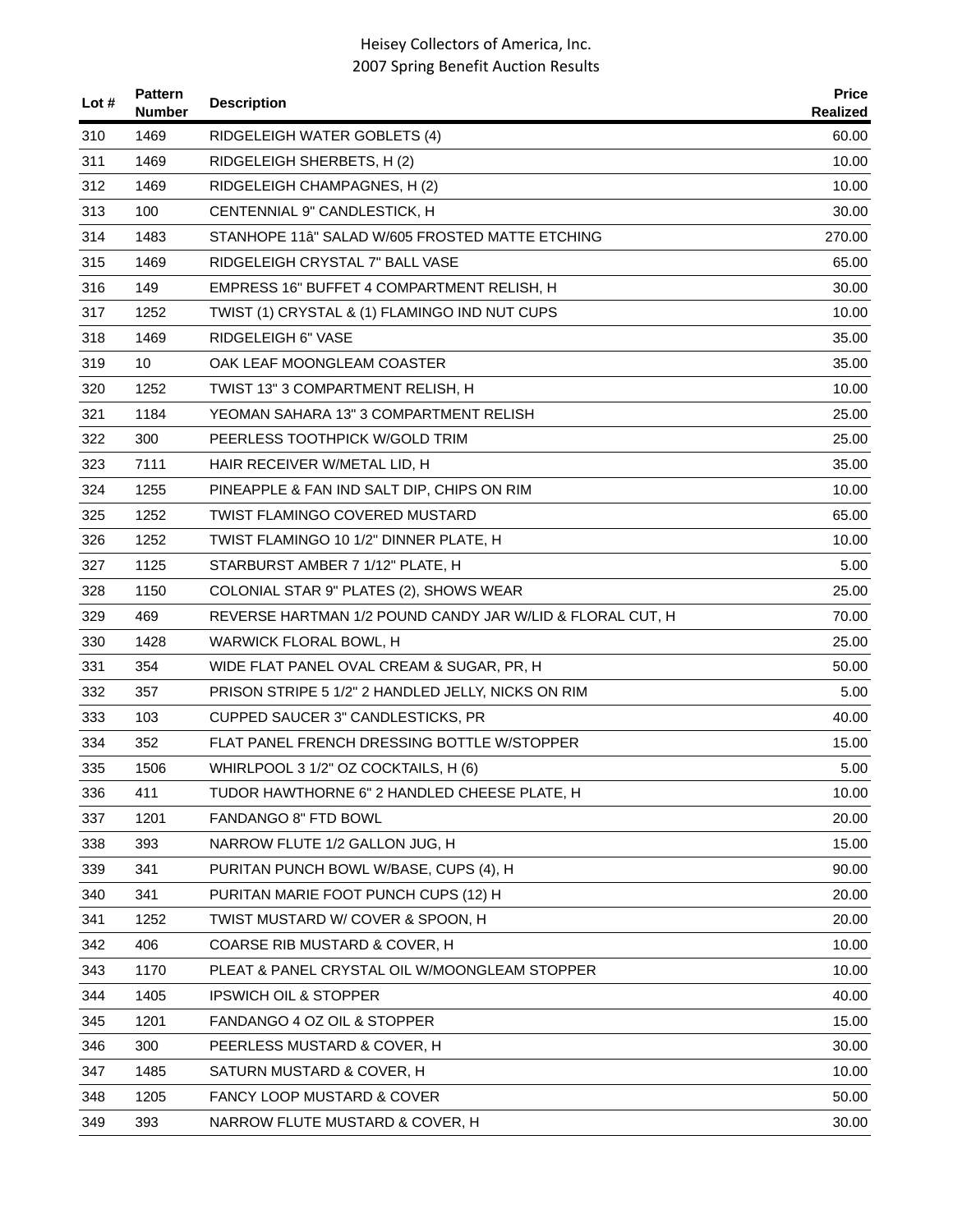| Lot $#$ | <b>Pattern</b><br><b>Number</b> | <b>Description</b>                                            | <b>Price</b><br>Realized |
|---------|---------------------------------|---------------------------------------------------------------|--------------------------|
| 350     | 411                             | TUDOR MUSTARD & COVER, H                                      | 10.00                    |
| 351     | 1255                            | PINEAPPLE & FAN OIL & STOPPER, WRONG STOPPER                  | 15.00                    |
| 352     | 343                             | SUNBURST 4 OZ OIL & STOPPER                                   | 35.00                    |
| 353     | 1235                            | BEADED PANEL & SUNBURST 4 OZ OIL & STOPPER                    | 40.00                    |
| 354     | 1519                            | WAVERLY 3 OZ FTD OIL & STOPPER                                | 15.00                    |
| 355     | 4044                            | <b>NEW ERA IND NUT</b>                                        | 35.00                    |
| 356     | 352                             | FLAT PANEL MUSTARD, COVER & SPOON W/FLORAL CUT, H             | 25.00                    |
| 357     | 343                             | SUNBURST FTD ROSE BOWL, H                                     | 230.00                   |
| 358     | 1401                            | EMPRESS COVERED MUSTARD & NON HEISEY SPOON, H                 | 10.00                    |
| 359     | 1509                            | QUEEN ANN COVERED MUSTARD & SPOON, H                          | 20.00                    |
| 360     | 473                             | NARROW FLUTE W/RIM IND ALMOND, H                              | 5.00                     |
| 361     | 1184                            | YEOMAN FLAMINGO MUSTARD POT & COV, H                          | 70.00                    |
| 362     | 1401                            | EMPRESS IND NUT CUP FLORAL CUT                                | 15.00                    |
| 363     | 1401                            | EMPRESS MOONGLEAM IND NUT CUP                                 | 20.00                    |
| 364     | 108                             | THREE RING CRYSTAL 7" CANDLESTICK, H                          | 400.00                   |
| 365     | 49                              | EPERGNE BASE, H                                               | 80.00                    |
| 366     | 100                             | CENTENNIAL 7" CANDLESTICK, H                                  | 20.00                    |
| 367     | 160                             | LOCKET ON CHAIN 6 OZ CRUET, NO STOPPER                        | 40.00                    |
| 368     | 1295                            | BEADED SWAG TOOTHPICK, WORN GOLD                              | 15.00                    |
| 369     | 1469                            | RIDGELEIGH 4" CIGARETTE BOX W/COVER                           | 20.00                    |
| 370     | 352                             | FLAT PANEL FRENCH DRESSING CRYSTAL BOTTLE & MOONGLEAM STOPPER | 10.00                    |
| 371     | 4044                            | NEW ERA 12 OZ ICE TEAS (4), RIM NICK ON 1                     | 10.00                    |
| 372     | 10                              | FLAMINGO OAK LEAF COASTERS (2) 1 W/EDGE NICK                  | 25.00                    |
| 373     | 3318                            | WALDORF 1 OZ CORDIAL W/163 MONTICELLO ETCH (7)                | 40.00                    |
| 374     | $\overline{2}$                  | OLD WILLIAMSBURG 9" CANDLESTICK                               | 10.00                    |
| 375     | 8                               | JACOBEAN 9" CANDLESTICKS, PR                                  | 150.00                   |
| 375AD   |                                 | AMBER COLT SET OF 3, STANDING, KICKING & BALKING, IMPERIAL    | 130.00                   |
| 376     | 1513                            | BAROQUE 3 LIGHT CANDLESTICK                                   | 10.00                    |
| 377     | 1469                            | RIDGELEIGH 5 COMPARTMENT STAR RELISH, H                       | 30.00                    |
| 378     | 4044                            | NEW ERA 6 OZ CHAMPAGNE W/825 SEA GLADE                        | 120.00                   |
| 379     | 4044                            | NEW ERA 6 OZ CHAMPAGNE W/825 SEA GLADE, RIM CHIP              | 10.00                    |
| 380     |                                 | HEISEY BLUE MIRROR STORE DISPLAY SIGN                         | 150.00                   |
| 381     | $\mathbf{1}$                    | MADONNA, SATIN FINISH                                         | 15.00                    |
| 382     | 22                              | WINDSOR 7" CANDLESTICKS, PR H                                 | 50.00                    |
| 383     | 325                             | PILLOWS FTD ROSE BOWL, H                                      | 100.00                   |
| 384     | 460                             | PINWHEEL & FAN VARIANT BASKET W/PINWHEELS OVER CUT, H         | 140.00                   |
| 385     | 417                             | DOUBLE RIB & PANEL MOONGLEAM 6" BASKET, H                     | 170.00                   |
| 386     | 417                             | DOUBLE RIB & PANEL FLAMINGO 6" BASKET, H                      | 110.00                   |
| 387     | 1469                            | RIDGELEIGH SAHARA 5" FTD CANDLE VASE                          | 55.00                    |
| 388     | 1951                            | CABOCHON 1/4 LB COVERED STICK BUTTER W/507 ORCHID ETCH, H     | 210.00                   |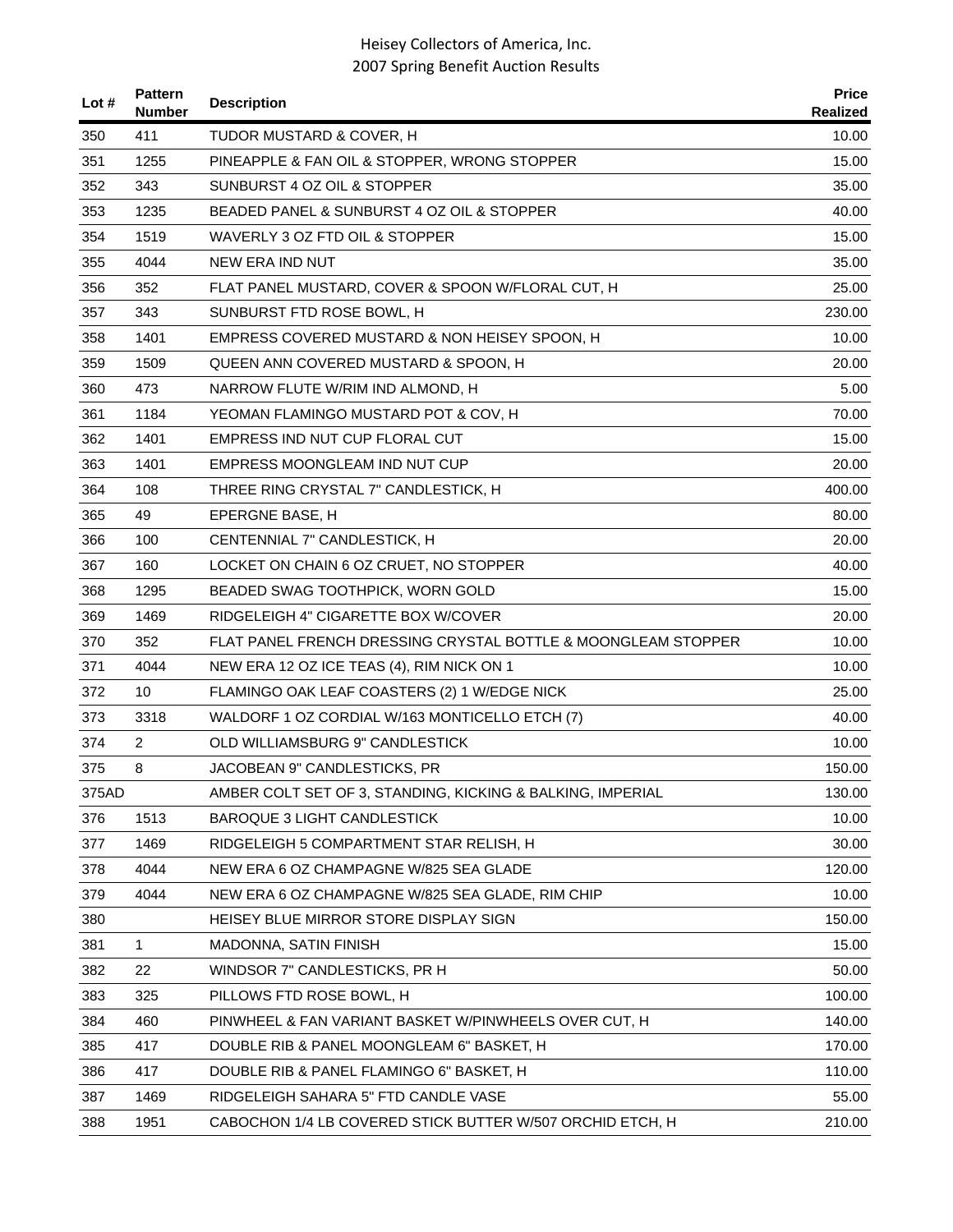| Lot # | <b>Pattern</b><br><b>Number</b> | <b>Description</b>                                               | <b>Price</b><br>Realized |
|-------|---------------------------------|------------------------------------------------------------------|--------------------------|
| 389   | 1519                            | WAVERLY SQUARE COVERED BUTTER W/507 ORCHID ETCH                  | 50.00                    |
| 390   | 1415                            | TWENTIETH CENTURY DAWN 1 PINT MILK PITCHER, H                    | 160.00                   |
| 391   | 3390                            | CARCASSONNE COBALT 2 OZ FTD BAR                                  | 60.00                    |
| 392   | 3404                            | SPANISH COBALT 10 OZ GOBLET                                      | 80.00                    |
| 393   | 3390                            | CARCASSONNE COBALT 12 OZ ICED TEA                                | 60.00                    |
| 394   | 3404                            | SPANISH COBALT 10 OZ GOBLET                                      | 80.00                    |
| 395   | 3380                            | OLD DOMINION ALEXANDRITE 10 OZ GOBLET W/D.O.                     | 190.00                   |
| 396   | 3381                            | CREOLE ALEXANDRITE 12 OZ SODA, W.O.                              | 50.00                    |
| 397   | 3381                            | CREOLE ALEXANDRITE 5 OZ COCKTAIL, W O                            | 80.00                    |
| 398   | 3381                            | CREOLE ALEXANDRITE 7 OX CHAMPAGNE, W O                           | 85.00                    |
| 399   | 1401                            | EMPRESS ALEXANDRITE ASHTRAY, H                                   | 200.00                   |
| 400   | 1401                            | EMPRESS MOONGLEAM ASHTRAY, H                                     | 175.00                   |
| 401   | 1401                            | EMPRESS COBALT ASHTRAY, H                                        | 120.00                   |
| 402   | 1401                            | EMPRESS FLAMINGO ASHTRAY, H                                      | 150.00                   |
| 403   | 1401                            | EMPRESS SAHARA ASHTRAY, H                                        | 50.00                    |
| 404   | 1401                            | <b>EMPRESS ASHTRAY, H</b>                                        | 25.00                    |
| 405D  | 1553                            | <b>SPARROW</b>                                                   | 45.00                    |
| 406D  | 5025                            | TYROLEAN 12 OZ ICE TEA W/507 ORCHID ETCH, RIM FLAKE              | 10.00                    |
| 407D  | 1519                            | WAVERLY 7" SALAD PLATES W/507ORCHID ETCH (6)                     | 25.00                    |
| 408D  | 3389                            | DUQUESNE 10 OZ FTD TUMBLER W/507ORCHID ETCH                      | 70.00                    |
| 409D  | 5025                            | TYROLEAN 10 OZ SHORT GOBLETS W/507 ORCHID ETCH (5), 1 RIM CHIP   | 35.00                    |
| 410D  | 5025                            | TYROLEAN 5 OZ FTD JUICES W/507 ORCHID ETCH (2)                   | 20.00                    |
| 411D  | 5025                            | TYROLEAN 5 OZ COCKTAILS W/507 ORCHID ETCH (6) 1 RIM CHIPS        | 25.00                    |
| 412D  | 5025                            | TYROLEAN 3 OZ WINES W/507 ORCHID ETCH (4), H                     | 55.00                    |
| 413D  | 1503A1/2                        | CRYSTOLITE CUPS & SAUCERS PLAIN RIM (4), H                       | 5.00                     |
| 414D  | 372                             | MCGRADY 7 OZ SANITARY SYRUP, H                                   | 20.00                    |
| 415D  | 4002                            | AQUA CALIENTE 4 OZ COCKTAIL W/462 FOX CHASE ETCH                 | 15.00                    |
| 416D  | 5072                            | ROSE STEM 1 OZ CORDIAL W/515 HEISEY ROSE ETCH, H                 | 55.00                    |
| 417D  | 5072                            | ROSE STEM 1 OZ CORDIAL W/515 HEISEY ROSE ETCH, H                 | 50.00                    |
| 418D  | 1519                            | WAVERLY SALT SHAKER W/515 HEISEY ROSE ETCH & METAL TOP, STAINED  | 5.00                     |
| 419D  | 1404                            | OLD SANDWICH COBALT IND ASHTRAY, H                               | 20.00                    |
| 420D  | 1205                            | FANCY LOOP EMERALD WINE, WORN GOLD                               | 35.00                    |
| 421D  | 1220                            | PUNTY BAND CUSTARD TOOTHPICK SOUVENIR DELPHI, NY, H WORN GOLD    | 5.00                     |
| 422D  | 310                             | RING BAND CUSTARD TOOTHPICK SOUVENIR, KNOXVILLE, IOWA, WORN GOLD | 10.00                    |
| 423D  | 1503                            | CRYSTOLITE SQUARE CANDLE BLOCKS, PR                              | 10.00                    |
| 424D  | 1509                            | QUEEN ANN 2 HANDLED JELLY W/515 HEISEY ROSE ETCH                 | 15.00                    |
| 425   | 5025                            | TYROLEAN 4 OZ COCKTAILS W/507 ORCHID ETCH (8), 2H, (1X)          | 40.00                    |
| 426   | 5025                            | TYROLEAN 4 OZ COCKTAILS W/507 ORCHID ETCH (8), H (1X)            | 40.00                    |
| 427   | 5025                            | TYROLEAN 4 OZ SAUCER CHAMPAGNES W/507 ORCHID ETCH (8) (1X)       | 25.00                    |
| 428   | 5025                            | TYROLEAN 4 OZ SAUCER CHAMPAGNES W/507 ORCHID ETCH (3)            | 20.00                    |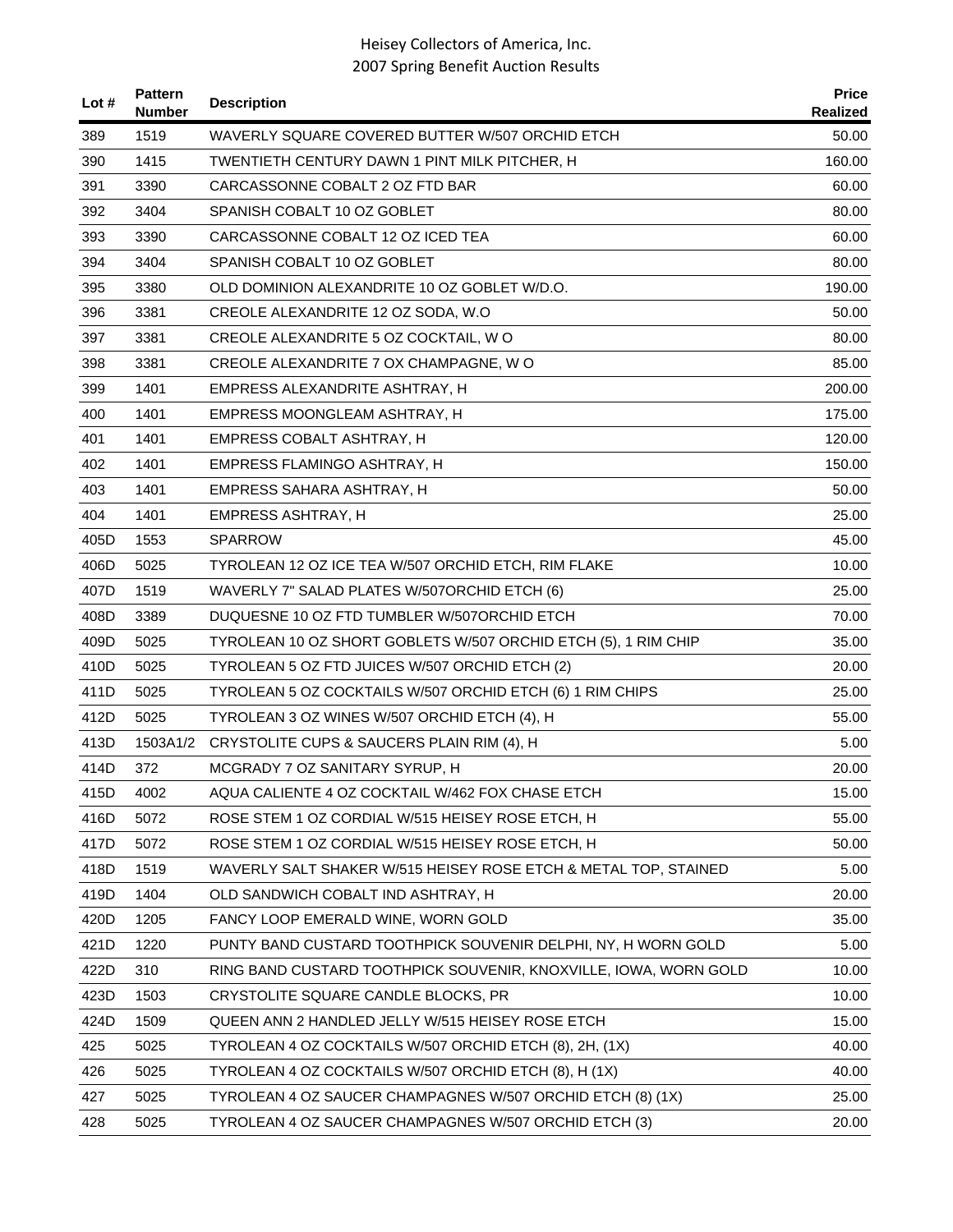| Lot # | <b>Pattern</b><br><b>Number</b> | <b>Description</b>                                                                            | <b>Price</b><br>Realized |
|-------|---------------------------------|-----------------------------------------------------------------------------------------------|--------------------------|
| 429   | 1519                            | WAVERLY (2) CREAMERS & (1) SUGAR W/507 ORCHID ETCH (2H), (3)                                  | 20.00                    |
| 430   | 1519                            | WAVERLY 12" CELERY W/507 ORCHID ETCH                                                          | 30.00                    |
| 431   | 1519                            | WAVERLY FTD MAYO W/507 ORCHID ETCH                                                            | 20.00                    |
| 432   | 1509                            | QUEEN ANN LILY BOWL W/507 ORCHID ETCH, SHOWS WEAR                                             | 10.00                    |
| 433   | 1509                            | QUEEN ANN 3 PART ROUND RELISH W/507 ORCHID ETCH                                               | 10.00                    |
| 434   | 134                             | TRIDENT 2 LIGHT CANDLESTICKS W/507 ORCHID ETCH, PR                                            | 50.00                    |
| 435   | 5022                            | GRACEFUL 1 OZ CORDIAL W/507 ORCHID ETCH, H                                                    | 60.00                    |
| 436   | 5022                            | GRACEFUL 1 OZ CORDIAL W/507 ORCHID ETCH, H                                                    | 60.00                    |
| 437   | 5022                            | GRACEFUL 1 OZ CORDIAL W/507 ORCHID ETCH, H                                                    | 60.00                    |
| 438   | 5022                            | GRACEFUL 1 OZ CORDIAL W/507 ORCHID ETCH, H                                                    | 60.00                    |
| 439   | 5022                            | GRACEFUL 1 OZ CORDIAL W/507 ORCHID ETCH, H                                                    | 70.00                    |
| 440   | 5022                            | GRACEFUL 1 OZ CORDIAL W/507 ORCHID ETCH, H                                                    | 70.00                    |
| 441   | 5022                            | GRACEFUL 1 OZ CORDIAL W/507 ORCHID ETCH, RIM GROUND                                           | 10.00                    |
| 442   | 1506                            | <b>PROVINCIAL LIMELIGHT 8" PLATE</b>                                                          | 30.00                    |
| 443   | 1503                            | CRYSTOLITE 10" SQUARE GARDENIA BOWL, H, SCRATCHES                                             | 50.00                    |
| 444   | 1503                            | CRYSTOLITE (1) 2 HANDLED 8" OVAL PLATE, CREAM & SUGAR W/TRAY & (1) 2<br>HANDLED JELLY, H      | 15.00                    |
| 445   | 363                             | SYRUP 7 OZ W/693 CLOISTER CUT W/CHROME LID, H                                                 | 45.00                    |
| 446   | 1509                            | QUEEN ANN TRIPLEX RELISH 7" W/507 ORCHID ETCH, H, SM BOTTOM RIM CHIP                          | 20.00                    |
| 447   | 1540                            | LARIAT 3 SECTION RELISH W/980 MOONGLO CUT, H                                                  | 15.00                    |
| 448   | 134                             | TRIDENT 2 LIGHT CANDLESTICK, H                                                                | 5.00                     |
| 449   | 337                             | TOURAINE BUTTER & COVER W/RUBY FLASH BAND, H, POOR GOLD                                       | 160.00                   |
| 450   | 10                              | OAK LEAF FLAMINGO COASTERS (4)                                                                | 60.00                    |
| 450AD |                                 | YELLOW SOW & 2 PIGLETS, SITTING, HCA 95D, MARKED SAMPLE                                       | 170.00                   |
| 451   | 1540                            | LARIAT GOBLETS (6)                                                                            | 20.00                    |
| 452   | 150                             | BANDED FLUTE PUNCH BOWL BASE, H                                                               | 70.00                    |
| 453   | 1540                            | LARIAT CHAMPAGNES (6)                                                                         | 10.00                    |
| 454   | 393                             | NARROW FLUTE 9" PICKLE, 341 OLD WILLIAMSBURG 9" PICKLE & 393 NARROW<br>FLUTE HOTEL CREAMER, H | 30.00                    |
| 455   | 1503                            | CRYSTOLITE ONE LIGHT CANDLESTICKS (2)                                                         | 20.00                    |
| 456   | 1540                            | LARIAT 4 OZ WINES (2)                                                                         | 20.00                    |
| 457   | 1536                            | MILITARY CAP ASHTRAY                                                                          | 25.00                    |
| 458   | 1469                            | RIDGELEIGH COASTER ROLY POLY RESTS, H (2)                                                     | 10.00                    |
| 459   | 1541                            | ATHENA 12" FLORAL BOWL                                                                        | 10.00                    |
| 460   | 1193                            | INSIDE SCALLOP 8" SHALLOW NAPPY, H                                                            | 5.00                     |
| 461   | 1519                            | <b>WAVERLY CORNUCOPIA VASE</b>                                                                | 10.00                    |
| 462   | 1575                            | LILY 12" FLORAL BOWL, H                                                                       | 5.00                     |
| 463   | 1170                            | PLEAT & PANEL FLAMINGO 7" PLATE, H                                                            | 5.00                     |
| 464   | 1495                            | FERN 11" OVAL HANDLED FLORAL BOWL                                                             | 50.00                    |
| 465   | 1951                            | CABOCHON 5 3/4" FTD MINT                                                                      | 5.00                     |
| 466   | 1951                            | CABOCHON 5 3/4" FTD MINT W/1072 SOUTHWIND CUT                                                 | 20.00                    |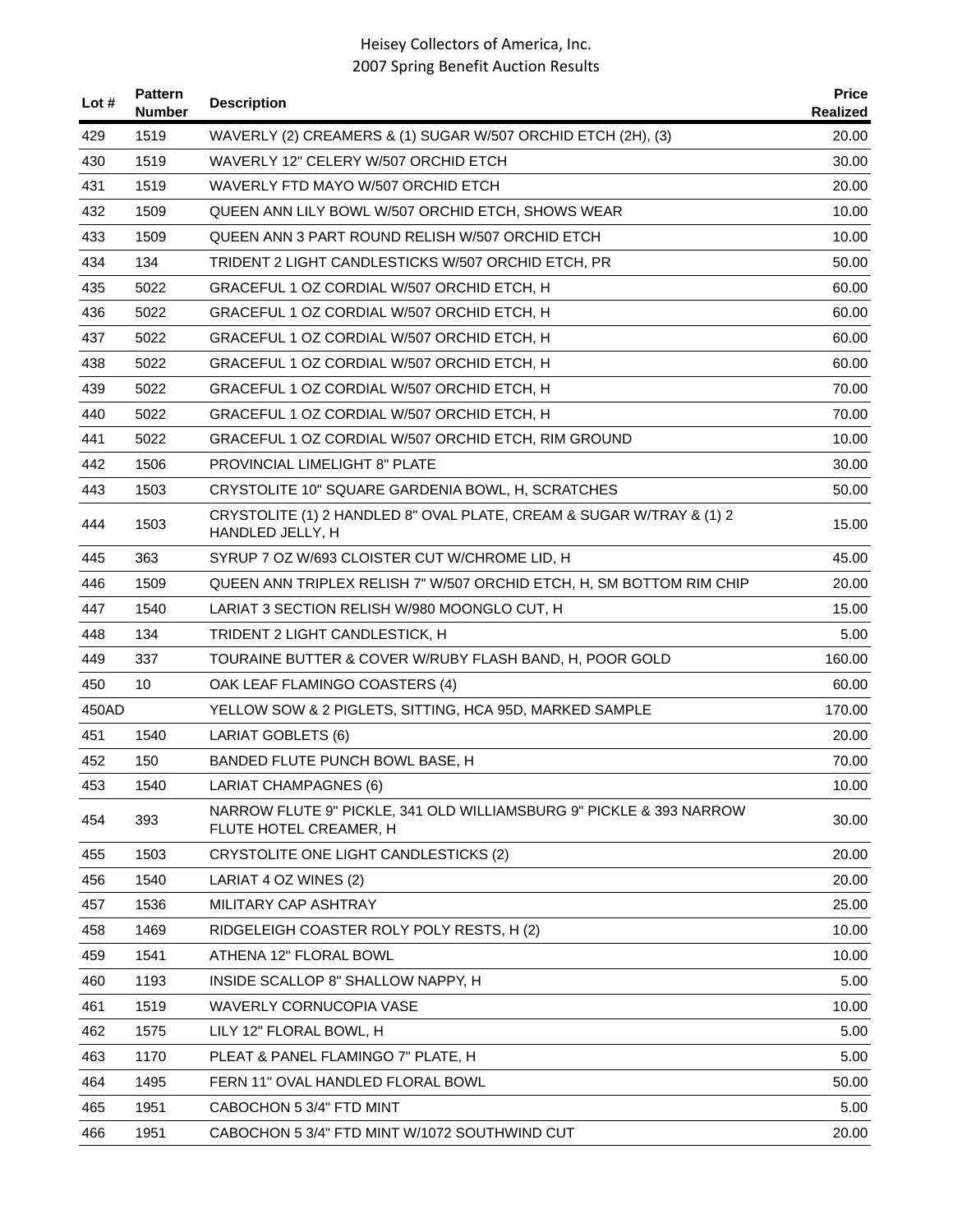| Lot # | <b>Pattern</b><br><b>Number</b> | <b>Description</b>                                                                                                                                                                              | <b>Price</b><br>Realized |
|-------|---------------------------------|-------------------------------------------------------------------------------------------------------------------------------------------------------------------------------------------------|--------------------------|
| 467   | 300                             | PEERLESS 4 1/2 OZ #1 HIGH FTD SCALLOPED SHERBET                                                                                                                                                 | 10.00                    |
| 468D  | 325                             | PILLOWS 3" FTD ROSE BOWL, H, FRACTURE ON BOWL                                                                                                                                                   | 10.00                    |
| 469   | 1183                            | REVERE D.O. CUPS & SAUCERS, H (4 SETS)                                                                                                                                                          | 5.00                     |
| 470   | 393                             | NARROW FLUTE 5" HANDLED JELLY, H                                                                                                                                                                | 10.00                    |
| 471   | 150                             | BANDED FLUTE 4 1/2" HANDLED NAPPY, H                                                                                                                                                            | 25.00                    |
| 472   | 1540                            | LARIAT 8 1/2" BASKET, REPAIR TO HANDLE                                                                                                                                                          | 10.00                    |
| 473   | 1503                            | CRYSTOLITE OVAL HANDLED MAYO, H                                                                                                                                                                 | 10.00                    |
| 474   | 1201                            | FANDANGO #2 BON BON                                                                                                                                                                             | 20.00                    |
| 475   | 1255                            | PINEAPPLE & FAN EMERALD 6" PICKLE TRAY, RIM CHIPS                                                                                                                                               | 10.00                    |
| 476   | 1495                            | FERN 6" HANDLED BON BON                                                                                                                                                                         | 5.00                     |
| 477   | 7000                            | SUNFLOWER CREAM, H                                                                                                                                                                              | 5.00                     |
| 478   | 1401                            | OLD SANDWICH 5 OZ STRAIGHT JUICE, H                                                                                                                                                             | 10.00                    |
| 479   | 1951                            | CABOCHON 6" HANDLED JELLY, H                                                                                                                                                                    | 10.00                    |
| 480   | 407                             | COARSE RIB 7 1/2" PLATE, H                                                                                                                                                                      | 5.00                     |
| 481D  | 3380                            | OLD DOMINION SAHARA WINES 2 1/2 OZ, (2), UNKNOWN CUTTING                                                                                                                                        | 25.00                    |
| 482   | 1401                            | EMPRESS MOONGLEAM 12" PLATE, H                                                                                                                                                                  | 30.00                    |
| 483   | $\mathbf{1}$                    | SOW, H, SURFACE EXTRA GLASS                                                                                                                                                                     | 260.00                   |
| 484   | $\mathbf{1}$                    | BULL, H, BOTTOM WEAR & SCRATCHES                                                                                                                                                                | 300.00                   |
| 485   | 136                             | TRIPLEX MOONGLEAM 3 LIGHT CANDLESTICK, H, BOTTOM NOT GROUND                                                                                                                                     | 130.00                   |
| 486   | 113                             | MARS FLAMINGO CANDLESTICKS W/SILVER OVERLAY, PR                                                                                                                                                 | 65.00                    |
| 487   | 133                             | SWAN HANDLED SAHARA CANDLESTICK                                                                                                                                                                 | 210.00                   |
| 488   | 1401                            | EMPRESS SAHARA 6" CANDLESTICKS D.F., H, PR                                                                                                                                                      | 140.00                   |
| 489   | 3368                            | ALBERMARLE MARIGOLD WINE 2 1/2 OZ, H                                                                                                                                                            | 50.00                    |
| 490D  | 3389                            | DUQUESNE SAHARA CLARET, 4 OZ                                                                                                                                                                    | 10.00                    |
| 491   | 1503                            | CRYSTOLITE 10" DINNER PLATES, STAR BOTTOM, (3) H                                                                                                                                                | 160.00                   |
| 492   |                                 | ORIGINAL HEISEY FACTORY ETCHING PLATE USED TO PRODUCE 460 CLUB<br>DRINKING SCENE, 463 EQUESTRIAN, & 457 SPRINGTIME ETCHINGS HIGHLIGHTED<br>WITH SILVER PAINT, PROFESSIONALLY FRAMED FOR HANGING | 270.00                   |
| 493   | 1                               | GEORGIAN CANDLESTICKS, 9", PR                                                                                                                                                                   | 55.00                    |
| 494   | 349                             | <b>COLONIAL GOBLET</b>                                                                                                                                                                          | 20.00                    |
| 495   | 1540                            | LARIAT PLATES, 7" W/980 MOONGLO CUT (6)                                                                                                                                                         | 15.00                    |
| 496   | 1540                            | LARIAT ONE LIGHT CANDLESTICKS, PR                                                                                                                                                               | 5.00                     |
| 497   | 300                             | PEERLESS 4 OZ OILS W/#1 STOPPERS (2)                                                                                                                                                            | 10.00                    |
| 498   | $300 - 0$                       | OLD WILLIAMSBURG ONE LIGHT CANDELABRA, PR, ONE CANDLE TOP BASE<br>DAMAGED, NO BOBOCHE                                                                                                           | 30.00                    |
| 499   | 4069                            | RIDGELEIGH CHAMPAGNES W/872 MARIEMOUNT CUT, (6), 1 RIM CHIP                                                                                                                                     | 100.00                   |
| 500   | 1469                            | RIDGELEIGH ONE LIGHT CANDLESTICKS 2" SQUARE, PR                                                                                                                                                 | 25.00                    |
| 501   | 3390                            | CARCASSONNE CORDIALS, (5)                                                                                                                                                                       | 50.00                    |
| 502   | 16                              | CLASSIC CANDLESTICKS 7", PR                                                                                                                                                                     | 55.00                    |
| 503   | 1201                            | FANDANGO ROSE BOWL 6", BASE CHIP                                                                                                                                                                | 100.00                   |
| 504   | 363                             | COLONIAL GOBLET, H                                                                                                                                                                              | 5.00                     |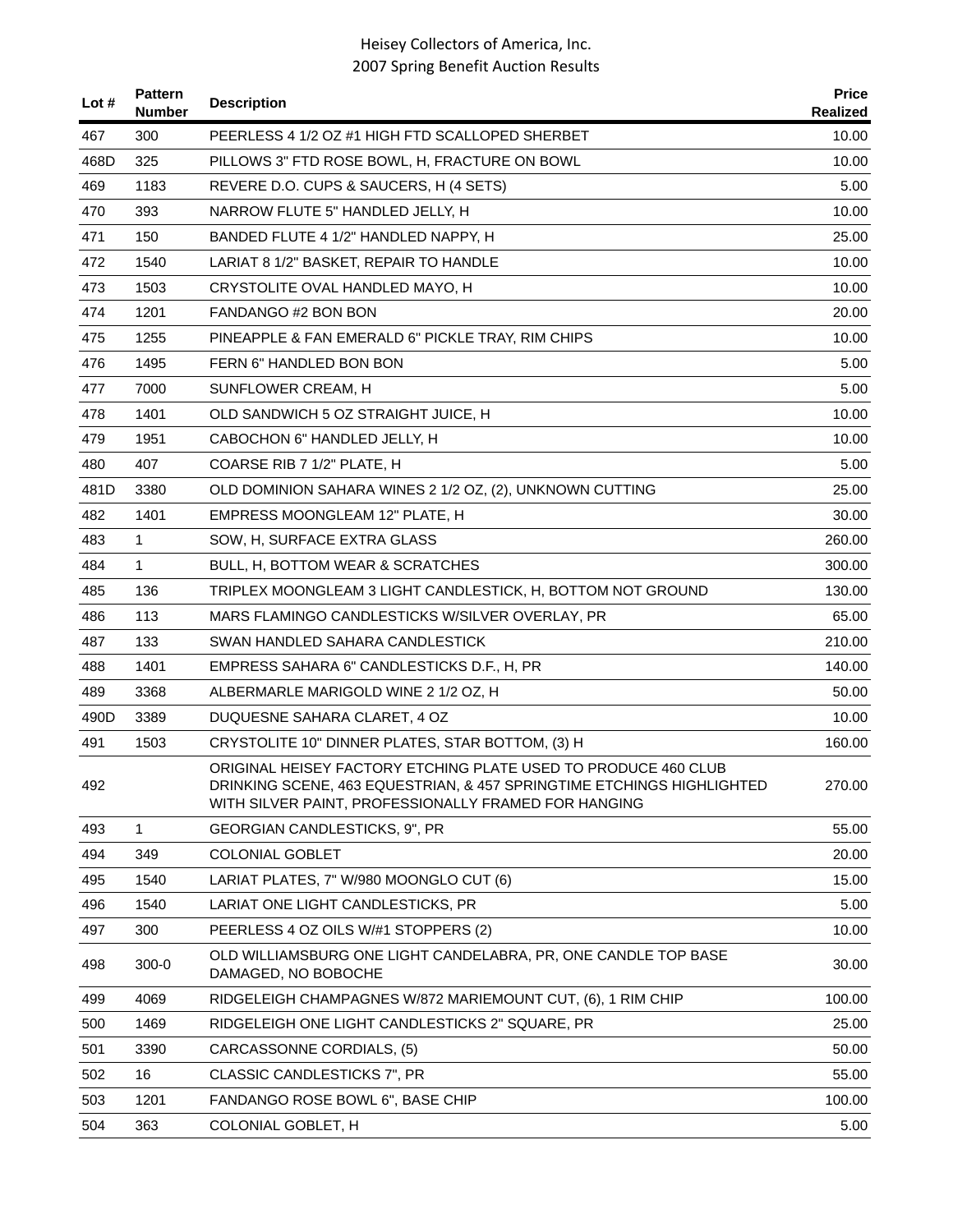| Lot $#$ | <b>Pattern</b><br><b>Number</b> | <b>Description</b>                                                                   | <b>Price</b><br>Realized |
|---------|---------------------------------|--------------------------------------------------------------------------------------|--------------------------|
| 505     | 4225                            | COBEL COCKTAIL SHAKER 2 QUART W/467 TALLY HO ETCH, DAMAGE BASE OF<br>STOPPER, CLOUDY | 80.00                    |
| 506     | $\mathbf{1}$                    | RING NECK PHEASANT, BASE CHIPS                                                       | 25.00                    |
| 507     | 1503                            | CRYSTOLITE JAM JAR W/LID, H                                                          | 20.00                    |
| 508     | 341                             | PURITAN PUNCH CUPS, H (12)                                                           | 15.00                    |
| 509D    | 479                             | PETAL CREAM & SUGAR FLAMINGO, PR, H                                                  | 30.00                    |
| 510D    | 1403                            | HALF CIRCLE CREAM & SUGAR SAHARA, PR, H                                              | 95.00                    |
| 511     | 1503                            | CRYSOLITE 3 PART RELISH & RECTANGULAR CELERY                                         | 10.00                    |
| 512     | 1                               | <b>HORSE HEAD BOOKEND</b>                                                            | 110.00                   |
| 513     | 1                               | <b>LARGE ELEPHANT</b>                                                                | 210.00                   |
| 514     | $\overline{2}$                  | <b>MEDIUM ELEPHANT</b>                                                               | 190.00                   |
| 515     | 3                               | <b>SMALL ELEPHANT</b>                                                                | 170.00                   |
| 516     | 3                               | <b>PIGLET SITTING</b>                                                                | 55.00                    |
| 517     | $\overline{c}$                  | PIGLET STANDING                                                                      | 65.00                    |
| 518     | $\mathbf{1}$                    | SOW                                                                                  | 425.00                   |
| 519     | 1522                            | STANDING PONIES (2)                                                                  | 60.00                    |
| 520     | 1529                            | <b>PONY BALKING</b>                                                                  | 90.00                    |
| 521     | 1527                            | PONY KICKING                                                                         | 90.00                    |
| 522     | 1553                            | <b>SPARROW</b>                                                                       | 40.00                    |
| 523     | 1                               | DONKEY, H                                                                            | 140.00                   |
| 524     | 21                              | <b>FLOATING DUCKLING</b>                                                             | 60.00                    |
| 525     | 1540                            | <b>SPARKY</b>                                                                        | 35.00                    |
| 525AD   |                                 | ROSALINE SCOTTY DOG, FENTON, MARKED SAMPLE                                           | 25.00                    |
| 526     | 1541                            | <b>SCOTTY</b>                                                                        | 75.00                    |
| 527     | 2                               | CLYDESDALE (WHEEL MARK)                                                              | 100.00                   |
| 528     | 3                               | PIGLET SITTING                                                                       | 70.00                    |
| 529     | 1529                            | PONY BALKING                                                                         | 60.00                    |
| 530     | 1231                            | RIBBED OCTAGON 12 1/2" SALAD BOWL & 14" UNDERPLATE HAWTHORNE,<br><b>SCRATCHES</b>    | 25.00                    |
| 531     | 1184                            | YEOMAN 8" LUNCHEON PLATES W/D.O. HAWTHORNE (10)                                      | 25.00                    |
| 532     | 1252                            | TWIST SAUCERS MOONGLEAM, H (5)                                                       | 20.00                    |
| 533     | 1231                            | RIBBED OCTAGON 10 1/2" CENTER HANDLED SANDWICH PLATE, FLAMINGO, H                    | 30.00                    |
| 534     | 407                             | COARSE RIB HOTEL CREAM & SUGAR (NO LID), FLAMINGO, H                                 | 25.00                    |
| 535     | 1433                            | THUMBPRINT & PANEL 2 LIGHT CANDLESTICKS, H, PR                                       | 25.00                    |
| 536     | 1433                            | THUMBPRINT & PANEL FTD FLORAL BOWL                                                   | 5.00                     |
| 537     | 1483                            | STANHOPE 6" CANDY BOX & COVER, H                                                     | 170.00                   |
| 538     | 1486                            | COLEPORT 2 OZ BAR GLASS, H                                                           | 20.00                    |
| 539     | 1469A1/2                        | RIDGELEIGH PUFF BOX & COVER, H                                                       | 55.00                    |
| 540     | 1469A1/2                        | RIDGELEIGH BOBOCHE FOR CENTER OF 1469 2 LIGHT, A PRISMS (2)                          | 40.00                    |
| 541     | $\mathbf{1}$                    | <b>DONKEY</b>                                                                        | 100.00                   |
| 542     | 1567                            | PLANTATION CANDLE BLOCKS, PR                                                         | 110.00                   |
|         |                                 |                                                                                      |                          |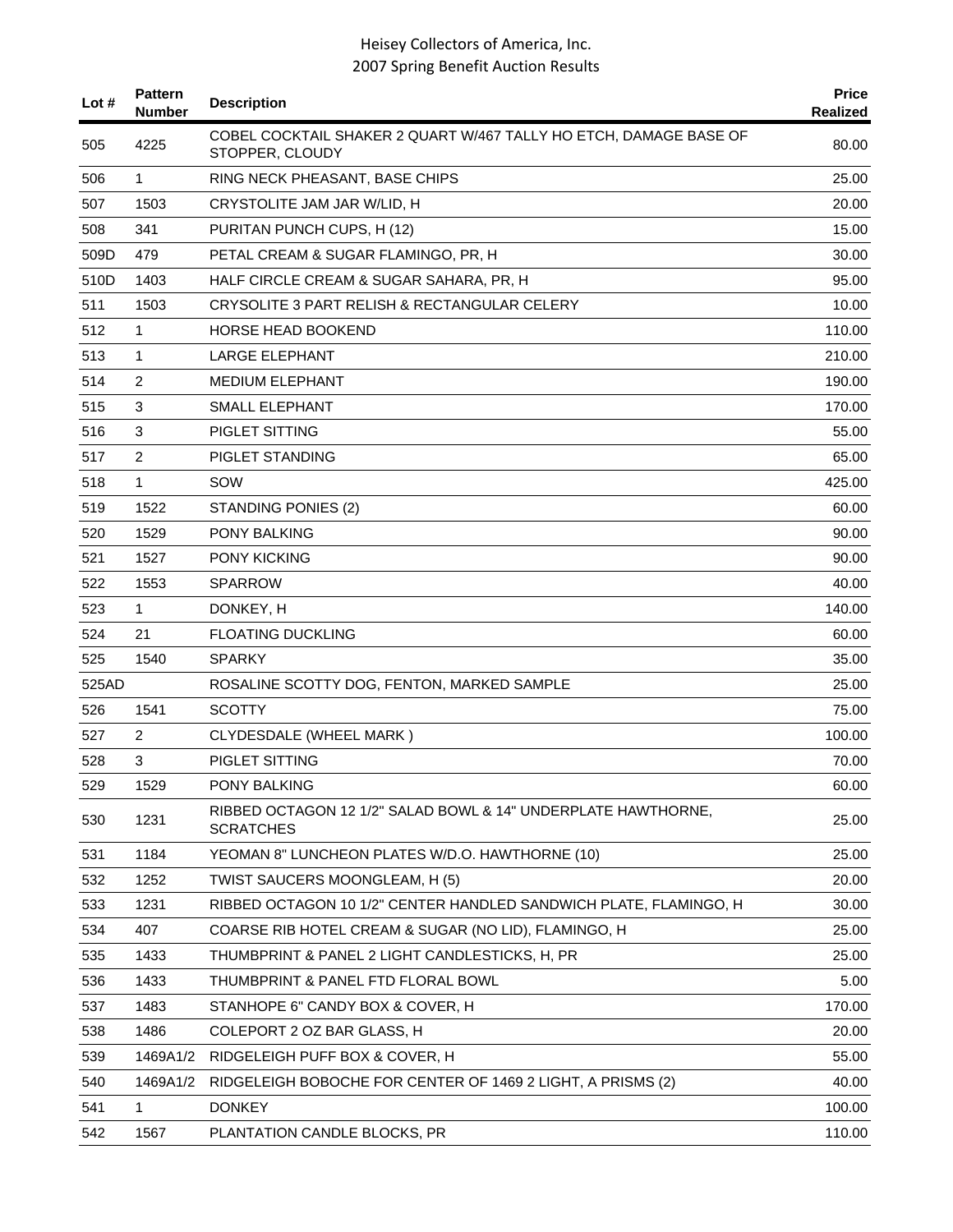| Lot # | <b>Pattern</b><br><b>Number</b> | <b>Description</b>                                                                                                                                                                   | <b>Price</b><br><b>Realized</b> |
|-------|---------------------------------|--------------------------------------------------------------------------------------------------------------------------------------------------------------------------------------|---------------------------------|
| 543   | 5072                            | ROSE STEM GOBLETS W/515 HEISEY ROSE ETCH, H (4)                                                                                                                                      | 30.00                           |
| 544   | 1519                            | WAVERLY 8" SALAD PLATES W/515 HEISEY ROSE ETCH (6)                                                                                                                                   | 55.00                           |
| 545   | 3389                            | DUQUESNE CHAMPAGNE W/480 NORMANDY ETCH, 3368 TROJAN 2 1/2 OZ WINES<br>W/445 TROJAN ETCH MOONGLEAM FT & STEM (3), CHIPS, 5010 SYMPHONE 3 1/2 OZ<br>COCKTAIL W/921 DANISH PRINCESS CUT | 15.00                           |
| 546   | 1503                            | CRYSTOLITE 5 1/2" TRAY W/SALT & PEPPER W/#58 SILVER PLATE LIDS                                                                                                                       | 10.00                           |
| 547   | 502                             | LAVENDER JAR, 7 OZ. H                                                                                                                                                                | 30.00                           |
| 548   | 459                             | FLOWER BASKET 7" IRIDIZED RIM & BASE, H                                                                                                                                              | 40.00                           |
| 549   | 365                             | OLD QUEEN ANN PUNCH BOWL BASE ONLY, H, REPAIR RIM CHIP                                                                                                                               | 10.00                           |
| 550   | 1235                            | BEADED PANEL & SUNBURST LRG TANKARD W/GOLD                                                                                                                                           | 55.00                           |
| 551   | 343                             | SUNBURST WATER BOTTLE, NORMAL WEAR TO BASE                                                                                                                                           | 40.00                           |
| 552   | 325                             | PILLOWS WATER BOTTLE, SLIGHTLY CLOUDY                                                                                                                                                | 40.00                           |
| 553   | 305                             | PUNTY & DIAMOND POINT 6" COMPORT                                                                                                                                                     | 25.00                           |
| 554   | 1205                            | <b>FANCY LOOP TOOTHPICK</b>                                                                                                                                                          | 60.00                           |
| 555   | 1183                            | REVERE CANDLE VASES W/INSERTS, PR                                                                                                                                                    | 500.00                          |
| 556   | 476                             | HAIRPIN 1 QT JUG, H"                                                                                                                                                                 | 260.00                          |
| 557   | 1184                            | YEOMAN (1) SAHARA CRESCENT SALAD PLATE & (6) FLAMINGO, H (7)                                                                                                                         | 210.00                          |
| 558   | 1233                            | <b>BEEHIVE ZIRCON 4" PLATE</b>                                                                                                                                                       | 50.00                           |
| 559   | 1519                            | WAVERLY BUTTER DISH & COVER W/507 ORCHID ETCH                                                                                                                                        | 55.00                           |
| 560   | 1                               | GOOSE, WINGS DOWN, 2 GOOSE, WINGS HALF, 3 GOOSE, WINGS UP, & METAL<br>FORMER FOR 1 GOOSE, WINGS DOWN                                                                                 | 350.00                          |
| 561   | 500                             | OCTAGON ICE BUCKET & METAL TONGS, UNKNOWN CUT, MONOGRAMMED                                                                                                                           | 35.00                           |
| 562   | 372                             | MCGRADY SYRUPS 5 OZ MOONGLEAM, FLAMINGO & SAHARA (3), H & 7 OZ<br>MOONGLEAM, FLAMINGO & SAHARA (3), H (TOTAL OF 6)                                                                   | 375.00                          |
| 563   | 4222                            | <b>HORSESHOE CREAM &amp; SUGAR SET</b>                                                                                                                                               | 95.00                           |
| 564   | 4163                            | WHALEY 12 OZ MUG W/RED HANDLE W/460 CLUB DRINKING SCENE                                                                                                                              | 950.00                          |
| 565   | 1469                            | RIDGLEIGH ROLY POLY COCKTAIL & REST, REST H                                                                                                                                          | 100.00                          |
| 566   | 150                             | BANDED FLUTE BEDROOM SET #2 W/10" TRAY, TUMBLER, CANDLESTICK, PINT<br>TANKARD, MATCH BOX & COVER (TANKARD COVER MISSING)                                                             | 275.00                          |
| 567   |                                 | VISIBLE COOKWARE CANARY 300 BEAN POT & COVER, 20 OUNCE                                                                                                                               | 950.00                          |
| 568   | 1401                            | EMPRESS SAHARA IND CREAM & SUGAR, PR, H                                                                                                                                              | 80.00                           |
| 569   | 1252                            | TWIST IND BON BONS, H (5)                                                                                                                                                            | 80.00                           |
| 570   | 1229                            | OCTAGON IND NUT DISHES INCL (1) CRYSTAL W/477 EMPRESS ETCH D.O., (1)<br>FLAMINGO W/PAPER LABEL, (1) MOONGLEAM W/GOLD, (1) MOONGLEAM, PLAIN &<br>(1) HAWTHORNE, PLAIN                 | 50.00                           |
| 571   | 16                              | CLASSIC 11" CANDLESTICKS, PR                                                                                                                                                         | 300.00                          |
| 572   | 102                             | BALL STEM 9" CANDLESTICKS, PR, H                                                                                                                                                     | 275.00                          |
| 573   | 4                               | ESSEX 9" CANDLESTICKS, PR                                                                                                                                                            | 150.00                          |
| 574   | 353                             | MEDIUM FLAT PANEL MEASURING CUP, H                                                                                                                                                   | 650.00                          |
| 575   |                                 | 8 VERTICAL BEAD PANEL ELECTRIC SHADE, 9 SINGLE ROW & SLASH ELECTRIC<br>SHADE, (1) POSSIBLE HEISEY SHADE & (1) HOLOPHANE SHADE AS IS (4)                                              | 110.00                          |
| 576   | 394                             | NARROW FLUTE COVERED MUSTARD W/#1 SPOON, H                                                                                                                                           | 95.00                           |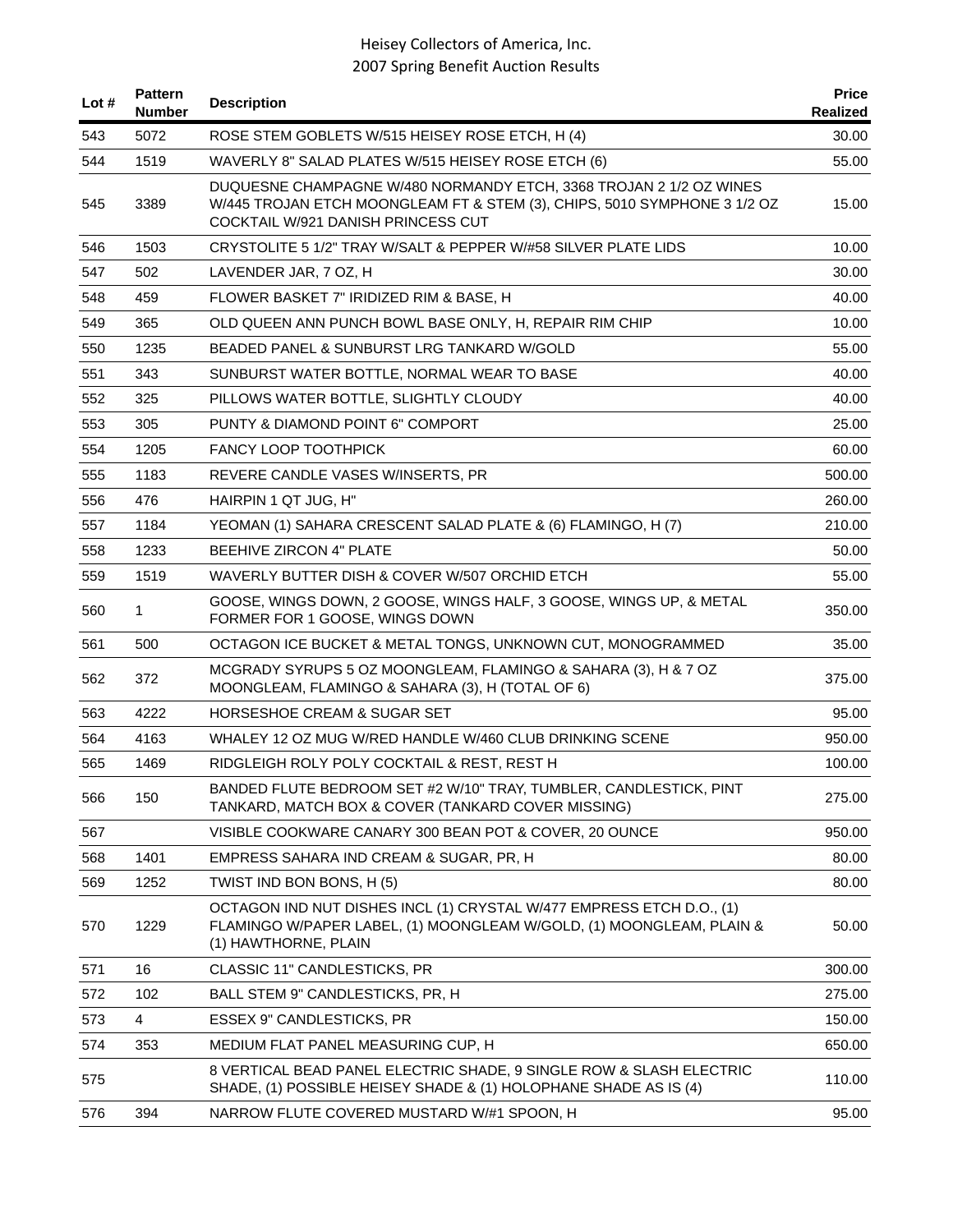| 577D<br>1567<br>PLANTATION 12" FLARED BOWL, WEAR SCRATCHES INSIDE<br>578D<br>1567<br>PLANTATION 14" ROUND PLATTER, SCRATCHES<br>71<br>579D<br>OVAL 10" CANDLESTICKS W/GOLD DECORATION, PR. H.<br>580D<br>1519<br>WAVERLY 6" COMPOTE W/515 HEISEY ROSE ETCH<br>581<br>7000<br>SUNFLOWER 7" PLATE<br>7000<br>SUNFLOWER ONE LIGHT CANDLE HOLDERS, PR<br>582<br>7000<br>583<br>SUNFLOWER CREAM & SUGAR, PR<br>353<br>MEDIUM FLAT PANEL 4 1/2" COMPOTES, (2)<br>584<br>585<br>1567<br><b>PLANTATION SALT &amp; PEPPER</b><br>586<br>1567<br><b>PLANTATION COASTER</b><br>587<br>1567<br>PLANTATION 3 OZ OIL BOTTLE & STOPPER, H<br>PLANTATION 1/4 LB BUTTER & COVER, H, DAMAGE TO BOTTOM<br>588<br>1567<br>31<br>589<br>JACK- BE-NIMBLE TOY CANDLESTICKS, H<br>1405<br><b>IPSWICH 12 OZ FTD SODA</b><br>590<br>1405<br>591<br>IPSWICH 12 OZ FTD SODA SAHARA, H<br>592<br>1405<br><b>IPSWICH CREAM &amp; SUGAR, PR, H</b><br>YEOMAN CONDIMENT TRAY W/341 PURITAN CONDIMENT SET INC (2) CRUETS &<br>593<br>1183<br>SALT & PEPPER, H (SALT CLOUDY)<br><b>SCOTTY</b><br>594<br>1541<br>PLANTATION TALL COVERED CANDY W/LID<br>595<br>1567<br>1404<br>596<br>OLD SANDWICH 18 OZ MUG, SAHARA, H<br>OLD SANDWICH 18 OZ MUG, COBALT, H, NOT POLISHED OR FIRE FINISHED, INSIDE<br>1404<br>597<br><b>BRUISE</b> | Lot # | <b>Pattern</b><br><b>Number</b> | <b>Description</b>                               | <b>Price</b><br>Realized |
|--------------------------------------------------------------------------------------------------------------------------------------------------------------------------------------------------------------------------------------------------------------------------------------------------------------------------------------------------------------------------------------------------------------------------------------------------------------------------------------------------------------------------------------------------------------------------------------------------------------------------------------------------------------------------------------------------------------------------------------------------------------------------------------------------------------------------------------------------------------------------------------------------------------------------------------------------------------------------------------------------------------------------------------------------------------------------------------------------------------------------------------------------------------------------------------------------------------------------------------------------------------------------------------------------|-------|---------------------------------|--------------------------------------------------|--------------------------|
|                                                                                                                                                                                                                                                                                                                                                                                                                                                                                                                                                                                                                                                                                                                                                                                                                                                                                                                                                                                                                                                                                                                                                                                                                                                                                                  |       |                                 |                                                  | 10.00                    |
|                                                                                                                                                                                                                                                                                                                                                                                                                                                                                                                                                                                                                                                                                                                                                                                                                                                                                                                                                                                                                                                                                                                                                                                                                                                                                                  |       |                                 |                                                  | 10.00                    |
|                                                                                                                                                                                                                                                                                                                                                                                                                                                                                                                                                                                                                                                                                                                                                                                                                                                                                                                                                                                                                                                                                                                                                                                                                                                                                                  |       |                                 |                                                  | 325.00                   |
|                                                                                                                                                                                                                                                                                                                                                                                                                                                                                                                                                                                                                                                                                                                                                                                                                                                                                                                                                                                                                                                                                                                                                                                                                                                                                                  |       |                                 |                                                  | 15.00                    |
|                                                                                                                                                                                                                                                                                                                                                                                                                                                                                                                                                                                                                                                                                                                                                                                                                                                                                                                                                                                                                                                                                                                                                                                                                                                                                                  |       |                                 |                                                  | 20.00                    |
|                                                                                                                                                                                                                                                                                                                                                                                                                                                                                                                                                                                                                                                                                                                                                                                                                                                                                                                                                                                                                                                                                                                                                                                                                                                                                                  |       |                                 |                                                  | 10.00                    |
|                                                                                                                                                                                                                                                                                                                                                                                                                                                                                                                                                                                                                                                                                                                                                                                                                                                                                                                                                                                                                                                                                                                                                                                                                                                                                                  |       |                                 |                                                  | 10.00                    |
|                                                                                                                                                                                                                                                                                                                                                                                                                                                                                                                                                                                                                                                                                                                                                                                                                                                                                                                                                                                                                                                                                                                                                                                                                                                                                                  |       |                                 |                                                  | 15.00                    |
|                                                                                                                                                                                                                                                                                                                                                                                                                                                                                                                                                                                                                                                                                                                                                                                                                                                                                                                                                                                                                                                                                                                                                                                                                                                                                                  |       |                                 |                                                  | 20.00                    |
|                                                                                                                                                                                                                                                                                                                                                                                                                                                                                                                                                                                                                                                                                                                                                                                                                                                                                                                                                                                                                                                                                                                                                                                                                                                                                                  |       |                                 |                                                  | 15.00                    |
|                                                                                                                                                                                                                                                                                                                                                                                                                                                                                                                                                                                                                                                                                                                                                                                                                                                                                                                                                                                                                                                                                                                                                                                                                                                                                                  |       |                                 |                                                  | 45.00                    |
|                                                                                                                                                                                                                                                                                                                                                                                                                                                                                                                                                                                                                                                                                                                                                                                                                                                                                                                                                                                                                                                                                                                                                                                                                                                                                                  |       |                                 |                                                  | 10.00                    |
|                                                                                                                                                                                                                                                                                                                                                                                                                                                                                                                                                                                                                                                                                                                                                                                                                                                                                                                                                                                                                                                                                                                                                                                                                                                                                                  |       |                                 |                                                  | 35.00                    |
|                                                                                                                                                                                                                                                                                                                                                                                                                                                                                                                                                                                                                                                                                                                                                                                                                                                                                                                                                                                                                                                                                                                                                                                                                                                                                                  |       |                                 |                                                  | 10.00                    |
|                                                                                                                                                                                                                                                                                                                                                                                                                                                                                                                                                                                                                                                                                                                                                                                                                                                                                                                                                                                                                                                                                                                                                                                                                                                                                                  |       |                                 |                                                  | 35.00                    |
|                                                                                                                                                                                                                                                                                                                                                                                                                                                                                                                                                                                                                                                                                                                                                                                                                                                                                                                                                                                                                                                                                                                                                                                                                                                                                                  |       |                                 |                                                  | 25.00                    |
|                                                                                                                                                                                                                                                                                                                                                                                                                                                                                                                                                                                                                                                                                                                                                                                                                                                                                                                                                                                                                                                                                                                                                                                                                                                                                                  |       |                                 |                                                  | 15.00                    |
|                                                                                                                                                                                                                                                                                                                                                                                                                                                                                                                                                                                                                                                                                                                                                                                                                                                                                                                                                                                                                                                                                                                                                                                                                                                                                                  |       |                                 |                                                  | 55.00                    |
|                                                                                                                                                                                                                                                                                                                                                                                                                                                                                                                                                                                                                                                                                                                                                                                                                                                                                                                                                                                                                                                                                                                                                                                                                                                                                                  |       |                                 |                                                  | 120.00                   |
|                                                                                                                                                                                                                                                                                                                                                                                                                                                                                                                                                                                                                                                                                                                                                                                                                                                                                                                                                                                                                                                                                                                                                                                                                                                                                                  |       |                                 |                                                  | 95.00                    |
|                                                                                                                                                                                                                                                                                                                                                                                                                                                                                                                                                                                                                                                                                                                                                                                                                                                                                                                                                                                                                                                                                                                                                                                                                                                                                                  |       |                                 |                                                  | 60.00                    |
|                                                                                                                                                                                                                                                                                                                                                                                                                                                                                                                                                                                                                                                                                                                                                                                                                                                                                                                                                                                                                                                                                                                                                                                                                                                                                                  | 598   | 1567                            | PLANTATION CAKE SALVER W/516 PLANTATION IVY ETCH | 100.00                   |
| TWIST 10 OZ FTD SODA, MOONGLEAM & 3357 KING ARTHUR GOBLET CRYSTAL &<br>599<br>1252<br>MOONGLEAM (3)                                                                                                                                                                                                                                                                                                                                                                                                                                                                                                                                                                                                                                                                                                                                                                                                                                                                                                                                                                                                                                                                                                                                                                                              |       |                                 |                                                  | 50.00                    |
| 600<br>464<br>FRUIT BASKET W/GRAPE CUTTING, H                                                                                                                                                                                                                                                                                                                                                                                                                                                                                                                                                                                                                                                                                                                                                                                                                                                                                                                                                                                                                                                                                                                                                                                                                                                    |       |                                 |                                                  | 120.00                   |
| ROSALINE FROSTED GAZELLE, FENTON<br>600AD                                                                                                                                                                                                                                                                                                                                                                                                                                                                                                                                                                                                                                                                                                                                                                                                                                                                                                                                                                                                                                                                                                                                                                                                                                                        |       |                                 |                                                  | 30.00                    |
| 1205<br>FANCY LOOP BON BON EMERALD, WORN GOLD & RIM ROUGH<br>601                                                                                                                                                                                                                                                                                                                                                                                                                                                                                                                                                                                                                                                                                                                                                                                                                                                                                                                                                                                                                                                                                                                                                                                                                                 |       |                                 |                                                  | 15.00                    |
| 4163<br>WHALEY 16 OZ MUG W/460 CLUB DRINKING, H<br>602                                                                                                                                                                                                                                                                                                                                                                                                                                                                                                                                                                                                                                                                                                                                                                                                                                                                                                                                                                                                                                                                                                                                                                                                                                           |       |                                 |                                                  | 65.00                    |
| 4163<br>WHALEY 16 OZ MUG W/467 TALLY HO, H<br>603                                                                                                                                                                                                                                                                                                                                                                                                                                                                                                                                                                                                                                                                                                                                                                                                                                                                                                                                                                                                                                                                                                                                                                                                                                                |       |                                 |                                                  | 65.00                    |
| REVERE CREAM & SUGAR W/SILVER TRIM, 485 PERFUME (BROKEN DAUBER) & 351<br>1183<br>604<br>PRISCILLA BUTTER PATS (12) ALL H                                                                                                                                                                                                                                                                                                                                                                                                                                                                                                                                                                                                                                                                                                                                                                                                                                                                                                                                                                                                                                                                                                                                                                         |       |                                 |                                                  | 25.00                    |
| 112<br>MERCURY SHORT CANDLE HOLDERS, FLAMINGO, PR<br>605                                                                                                                                                                                                                                                                                                                                                                                                                                                                                                                                                                                                                                                                                                                                                                                                                                                                                                                                                                                                                                                                                                                                                                                                                                         |       |                                 |                                                  | 20.00                    |
| 606<br>300<br>PEERLESS FTD TUMBLERS, H (2)                                                                                                                                                                                                                                                                                                                                                                                                                                                                                                                                                                                                                                                                                                                                                                                                                                                                                                                                                                                                                                                                                                                                                                                                                                                       |       |                                 |                                                  | 10.00                    |
| 1528<br>607<br>OAK LEAF RELISH                                                                                                                                                                                                                                                                                                                                                                                                                                                                                                                                                                                                                                                                                                                                                                                                                                                                                                                                                                                                                                                                                                                                                                                                                                                                   |       |                                 |                                                  | 10.00                    |
| 1469A1/2<br>RIDGELEIGH 10" VASE ZIRCON, H (2) BRUISES ON SIDE RIDGES (X)<br>608                                                                                                                                                                                                                                                                                                                                                                                                                                                                                                                                                                                                                                                                                                                                                                                                                                                                                                                                                                                                                                                                                                                                                                                                                  |       |                                 |                                                  | 50.00                    |
| 1401<br>609<br>EMPRESS 7" PLATES, SAHARA, H (6)                                                                                                                                                                                                                                                                                                                                                                                                                                                                                                                                                                                                                                                                                                                                                                                                                                                                                                                                                                                                                                                                                                                                                                                                                                                  |       |                                 |                                                  | 20.00                    |
| 610<br>1205<br>FANCY LOOP SMALL CRACKER JAR, NO LID                                                                                                                                                                                                                                                                                                                                                                                                                                                                                                                                                                                                                                                                                                                                                                                                                                                                                                                                                                                                                                                                                                                                                                                                                                              |       |                                 |                                                  | 20.00                    |
| 305<br>611<br>PUNTY & DIAMOND POINT PUNCH CUPS, H (5)                                                                                                                                                                                                                                                                                                                                                                                                                                                                                                                                                                                                                                                                                                                                                                                                                                                                                                                                                                                                                                                                                                                                                                                                                                            |       |                                 |                                                  | 30.00                    |
| QUEEN ANN 3" D.F. SAUCER CANDLE BASES, PR<br>612<br>1509                                                                                                                                                                                                                                                                                                                                                                                                                                                                                                                                                                                                                                                                                                                                                                                                                                                                                                                                                                                                                                                                                                                                                                                                                                         |       |                                 |                                                  | 55.00                    |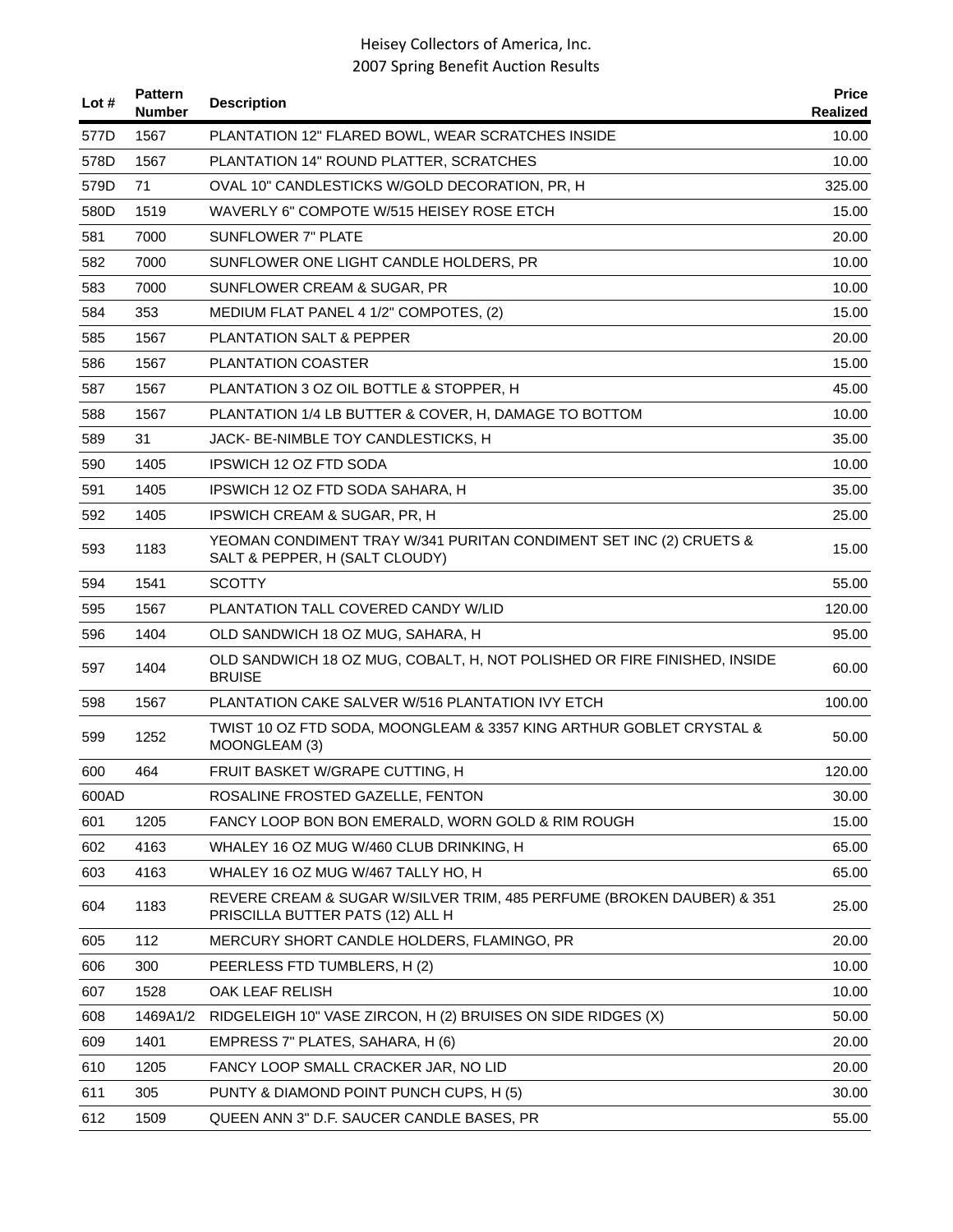| Lot # | <b>Pattern</b><br><b>Number</b> | <b>Description</b>                                                                                                                                                                                                  | <b>Price</b><br>Realized |
|-------|---------------------------------|---------------------------------------------------------------------------------------------------------------------------------------------------------------------------------------------------------------------|--------------------------|
| 613   | 1295                            | BEADED SWAG OPAL PICKLE 7"                                                                                                                                                                                          | 50.00                    |
| 614   | 1405                            | IPSWICH CANDLE VASES W/INSERTS, PR (CHIP ON 1 FOOT)                                                                                                                                                                 | 125.00                   |
| 615   | 1567                            | PLANTATION 3 LIGHT CANDLESTICKS W/BOBOCHES & PRISMS, PR                                                                                                                                                             | 250.00                   |
| 616   | 1405                            | IPSWICH SAHARA CHAMPAGNES, H (6)                                                                                                                                                                                    | 85.00                    |
| 617   | 1405                            | IPSWICH SAHARA 8" PLATES, H (6)                                                                                                                                                                                     | 75.00                    |
| 618   | 1405                            | <b>IPSWICH SAHARA SHERBETS, H (6)</b>                                                                                                                                                                               | 45.00                    |
| 619   | 1405                            | IPSWICH SAHARA GOBLETS, H (6)                                                                                                                                                                                       | 120.00                   |
| 620   | 341                             | PURITAN PUNCH BOWL FLARED, BASE & 12 CUPS, H (14)                                                                                                                                                                   | 65.00                    |
| 621   | 150                             | POINTED OVAL & DIAMOND POINT EMERALD CREAM & SUGAR, NO LID, BRUISE ON<br><b>BASE OF SUGAR</b>                                                                                                                       | 15.00                    |
| 622   | 1280                            | WING SCROLL CUSTARD TOOTHPICK, EXCELLENT GOLD                                                                                                                                                                       | 150.00                   |
| 623   | 1495                            | FERN IND CREAM & SUGAR & 352 FLAT PANEL IND CREAM & SUGAR, NO LID<br>W/SILVER OVERLAY, H                                                                                                                            | 50.00                    |
| 624   | 1205                            | FANCY LOOP INCL (1) 10" CELERY, (1) CELERY VASE, (1) 8" NAPPY CRIMPED &<br>(1) INDCREAM & SUGAR (5 PIECES)                                                                                                          | 25.00                    |
| 625   | 1201                            | FANDANGO CREAM & SUGAR W/GOLD TRIM, OIL & STOPPER, (2) SALT DIPS, SALT &<br><b>PEPPER</b>                                                                                                                           | 45.00                    |
| 626   | 363                             | SYRUP 7 OZ & 1184 YEOMAN STACK CREAM & SUGAR, W/ FLOWER CUTTING, H, BIG<br>CHIP ON SUGAR                                                                                                                            | 15.00                    |
| 627   | 1447                            | ROCOCO SAHARA CREAMER                                                                                                                                                                                               | 190.00                   |
| 628   | 355                             | QUATOR MOONGLEAM FTD BON BON/SUGAR, H                                                                                                                                                                               | 20.00                    |
| 629   | 1255                            | PINEAPPLE & FAN TABLE SET CREAM & SUGAR W/LID, EXCELLENT GOLD                                                                                                                                                       | 110.00                   |
| 630   | 1170                            | PLEAT & PANEL MOONGLEAM CREAM & SUGAR W/LID, H                                                                                                                                                                      | 25.00                    |
| 631   | 1404                            | OLD SANDWICH OVAL CREAM & SUGAR, H                                                                                                                                                                                  | 10.00                    |
| 632   | 1405                            | (1) IPSWICH SUGAR, H, (1) 473 NARROW FLUTE W/RIM STACKING SUGAR, H, (1) 335<br>PRINCE OF WALES PLUME SUGAR BOTOM ONLY, H, (1) 393 NARROW FLUTE, HOTEL<br>SUGAR W/LID, H (X TO LID) & (1) 479 PETAL FLAMINGO CREAMER | 25.00                    |
| 633   | 4059                            | CORONATION BAR, (1) 3380 OLD DOMINION SAHARA BAR, (1) 1404 OLD SANDWICH<br>BAR (H), (1) 3311 VELVERDERE WINE, H & (1) 3318 WALDORF CORDIAL W/330<br><b>TATTING ETCH</b>                                             | 100.00                   |
| 634   |                                 | 2401 (1) OAKWOOD OLD FASHION W/462 FOX CHASE, (1) 3405 ALIBI COCKTAIL W/467<br>TALLY HO, (1) 2401 OAKWOOD 12 OZ SODA W/467 TALLY HO, (1) 4052 NATIONAL 5<br>OZ SODA W/467 TALLY HO                                  | 75.00                    |
| 635   |                                 | 3304 (1) UNIVERSAL CLARET, (1) 4002 AQUA CALIENETE COCKTAIL & (1) 3304<br>UNIVERSAL WINE, ALL W/467 TALLYL HO ETCH                                                                                                  | 60.00                    |
| 636   | 1503                            | CRYSTOLITE COVERED CIGARETTE BOX, BOTTOM ZIRCON, TOP CRYSTAL, H                                                                                                                                                     | 40.00                    |
| 637   | 3381                            | CREOLE ALEXANDRITE CORDIAL, RIM FLAKE                                                                                                                                                                               | 50.00                    |
| 638   | 1                               | AIREDALE, H, SM INCLUSION FRONT LEFT LEG                                                                                                                                                                            | 85.00                    |
| 639   | 112                             | MERCURY SHORT CANDLESTICKS, PR                                                                                                                                                                                      | 15.00                    |
| 640   | 335                             | PRINCE OF WALES SM PUNCH BOWL, BASE & 6 CUPS (8)                                                                                                                                                                    | 150.00                   |
| 641   | 1540                            | LARIAT HANDLED JELLY                                                                                                                                                                                                | 5.00                     |
| 642   | 1184                            | YEOMAN BOWTIE MOONGLEAM ASHTRAY                                                                                                                                                                                     | 30.00                    |
| 643   | 433                             | GREEK KEY HANDLED JELLY, H                                                                                                                                                                                          | 25.00                    |
| 644   | 1401                            | EMPRESS MOONGLEAM NASTURTIUM BOWL                                                                                                                                                                                   | 150.00                   |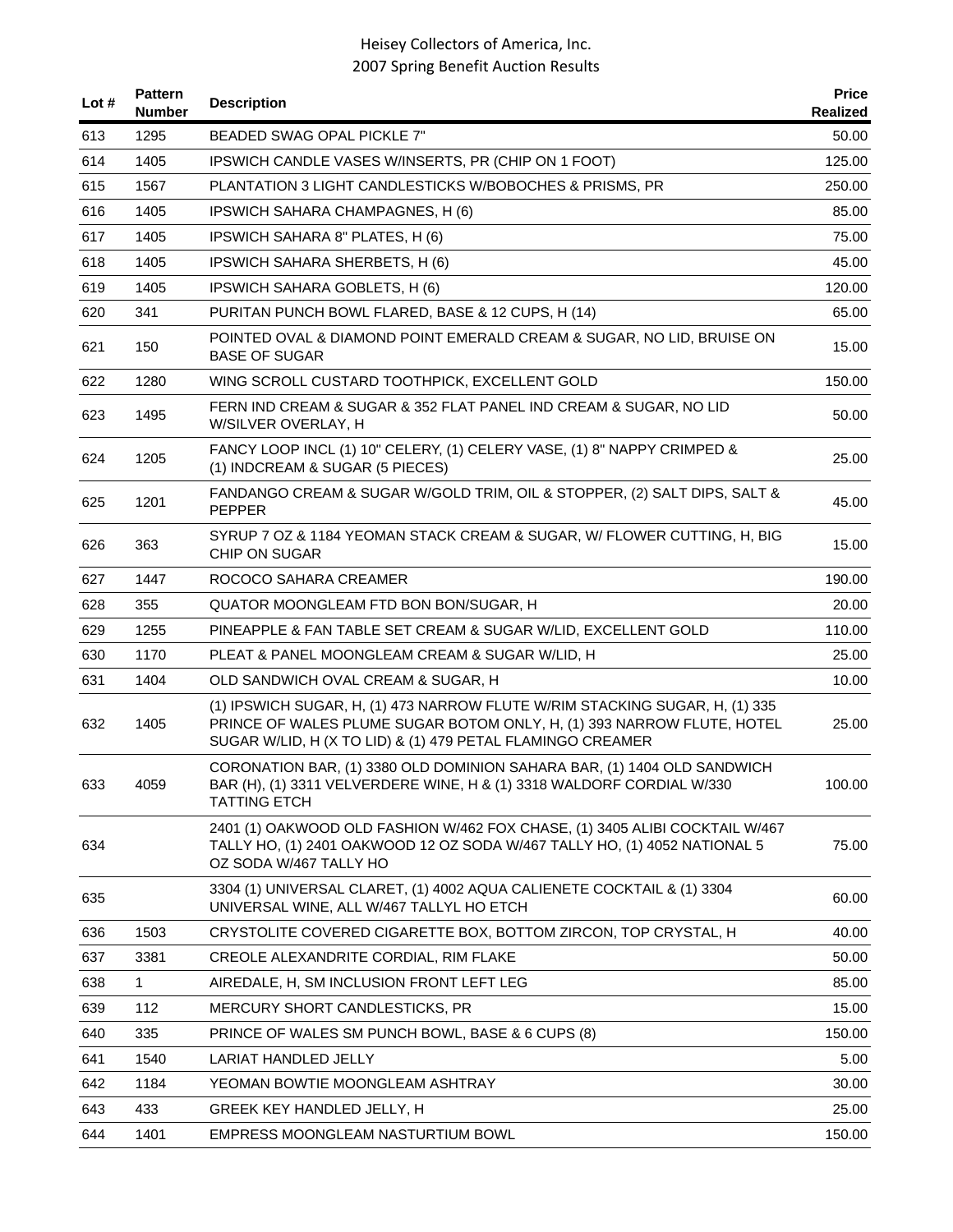| Lot # | <b>Pattern</b><br>Number | <b>Description</b>                                | <b>Price</b><br>Realized |
|-------|--------------------------|---------------------------------------------------|--------------------------|
| 645   | 118                      | ROOSTER STOPPER                                   | 30.00                    |
| 646   | 300                      | PEERLESS LARGE ORCHID VASE, CHIP ON ONE RIB       | 20.00                    |
| 647   | 341                      | PURITAN 7" FTD TALL COMPOTE, H                    | 35.00                    |
| 648   | 1024                     | EILEEN CREAM & SUGAR W/LID, H                     | 15.00                    |
| 649   | 1522                     | STANDING PONY                                     | 35.00                    |
| 650   | 520                      | INNOVATION CANDLE HOLDERS, PR, H                  | 260.00                   |
| 650A  |                          | I LOVE HEISEY T-SHIRT                             | 22.50                    |
| 651   | 362                      | SYRUP W/LID & GOLD BAND DECORATION, H             | 20.00                    |
| 652   | 352                      | FLAT PANEL CREAM (CLOUDY) & SUGAR W/CUTTING, H    | 5.00                     |
| 653   | 1235                     | BEADED PANEL & SUNBURST 9" COMPOTE                | 35.00                    |
| 654   | 460                      | PINWHEEL & FAN 7 1/2" BASKET, H, SMALL CHIP       | 25.00                    |
| 655   | 355                      | QUATOR LARGE CREAM & SUGAR W/CUTTING, H           | 20.00                    |
| 656   | 1252                     | TWIST MARIGOLD HANDLED CHEESE PLATE, H            | 20.00                    |
| 657   | 1252                     | MARIGOLD TWIST 7" PLATE, H                        | 10.00                    |
| 658   | 325                      | PILLOWS TUMBLER W/GOLD BAND, H                    | 20.00                    |
| 659   | 1210                     | <b>FLAMINGO 2 HANDLED BONBON</b>                  | 25.00                    |
| 660   | 1626                     | LODESTAR DAWN LARGE CRIMPED BOWL, H               | 85.00                    |
| 661   | 1447                     | ROCOCO OVAL FLORAL BOWL, H                        | 75.00                    |
| 662   | 1469                     | RIDGELEIGH BITTERS BOTTLE                         | 40.00                    |
| 663   | 350                      | PINWHEEL & FAN 8" NAPPY, H                        | 20.00                    |
| 664   | 1522                     | <b>STANDING PONY</b>                              | 30.00                    |
| 665   | 3                        | GOOSE, WINGS UP                                   | 30.00                    |
| 666   | 1553                     | <b>SPARROW</b>                                    | 35.00                    |
| 667   | 1                        | RINGNECK PHEASANT                                 | 40.00                    |
| 668   | 1428                     | WARWICK ONE LIGHT CANDLESTICKS, PR                | 20.00                    |
| 669   | 1489                     | PURITAN OBLONG ASHTRAY                            | 10.00                    |
| 670   | 1503                     | CRYSTOLITE CIGARETTE BOX W/COVER, H               | 10.00                    |
| 671   | 1503                     | CRYSTOLITE 4 PART CLOVER LEAF RELISH              | 15.00                    |
| 672   | 1486                     | COLEPORT ICE TUB W/METAL HANDLE, H                | 65.00                    |
| 673   | 1540                     | <b>LARIAT BON BON</b>                             | 5.00                     |
| 674   | 1401                     | EMPRESS MOONGLEAM BOUILLON, H                     | 20.00                    |
| 675   | 1567                     | PLANTATION OIL W/STOPPER                          | 35.00                    |
| 675AD |                          | COBALT MADONNA HCA 04, MOSSER, MARKED SAMPLE      | 100.00                   |
| 676   | 1170                     | PLEAT AND PANEL CREAMER                           | 5.00                     |
| 677   | 1951                     | CABOCHON CREAM & SUGAR, NO LID, H                 | 10.00                    |
| 678   | 1540                     | LARIAT CREAM & SUGAR, H                           | 10.00                    |
| 679   | 1401                     | EMPRESS D/F CREAMER W/ 450 1/2 FORMAL CHINTZ ETCH | 10.00                    |
| 680   | 341                      | PURITAN OVAL HOTEL CREAMER, H                     | 5.00                     |
| 681   | 5003                     | CRYSTOLITE SHERBETS (4), (1) W/REPAIR             | 10.00                    |
| 682   | 5003                     | CRYSTOLITE OYSTER COCKTAILS (6)                   | 15.00                    |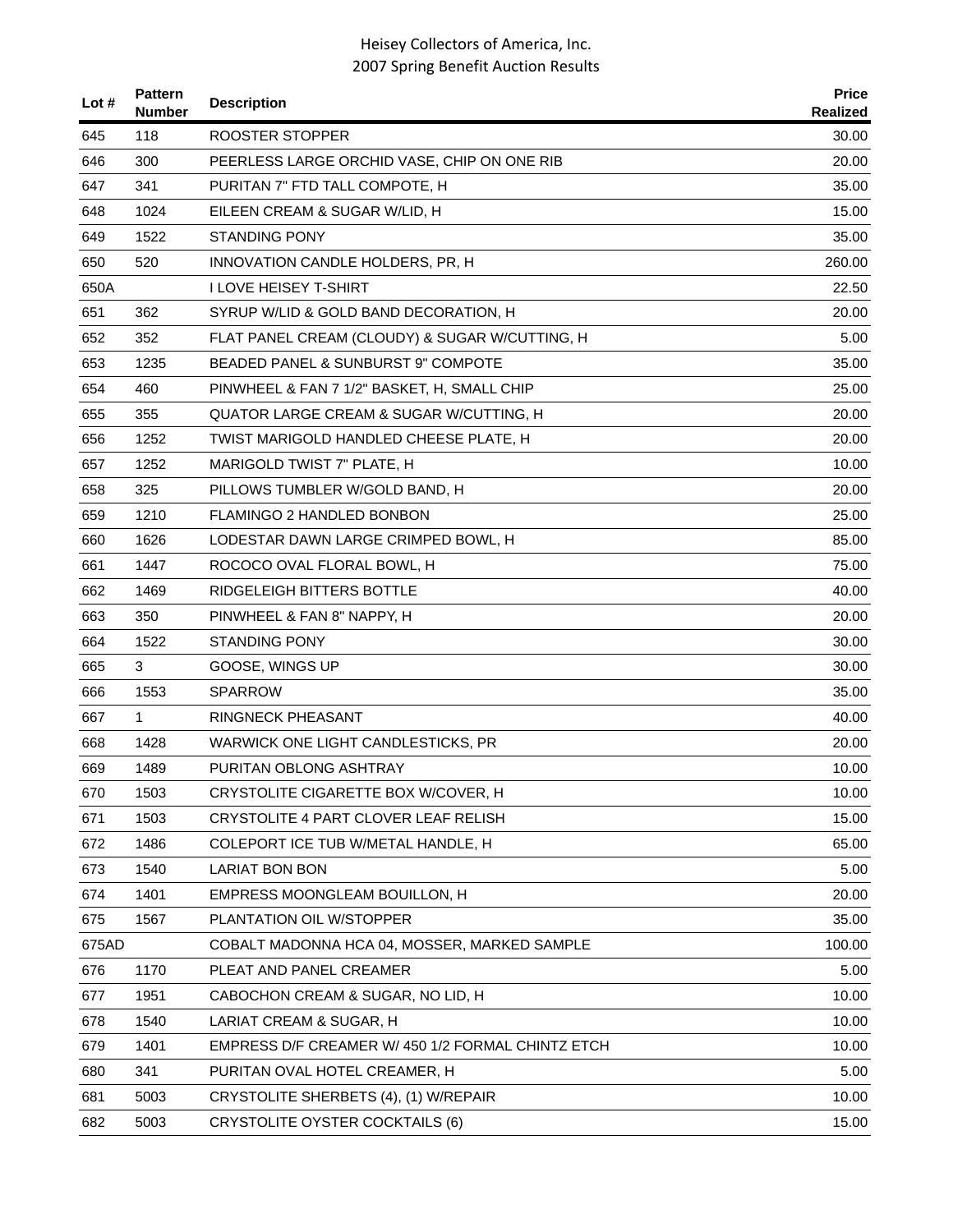| Lot $#$ | <b>Pattern</b><br><b>Number</b> | <b>Description</b>                                                           | <b>Price</b><br><b>Realized</b> |
|---------|---------------------------------|------------------------------------------------------------------------------|---------------------------------|
| 683     | 5003                            | <b>CRYSTOLITE COCKTAILS (6)</b>                                              | 20.00                           |
| 684     | 1503                            | CRYSTOLITE CUPS & SAUCERS (6 SETS), CUPS H                                   | 15.00                           |
| 685     | 1541                            | ATHENA 2 LIGHT CANDLESTICKS, PR                                              | 20.00                           |
| 686     | 353                             | MEDIUM FLAT PANEL FLAMINGO IND ALMONDS (4) (1H)                              | 20.00                           |
| 687     | 1229                            | OCTAGON FLAMINGO IND NUTS, H (4)                                             | 20.00                           |
| 688D    | 1519                            | WAVERLY GARDENIA BOWL, UNKNOWN CUTTING                                       | 20.00                           |
| 689D    | 525                             | BAR GLASS 2 1/2 OZ, H                                                        | 25.00                           |
| 690D    | 500                             | OCTAGON CREAM & SUGAR W/MOONGLEAM HANDLES. H                                 | 50.00                           |
| 691     | 300A1/2                         | PEERLESS SUGAR, NO LID, H                                                    | 5.00                            |
| 692     | 353                             | MEDIUM FLAT PANEL SUGAR, NO LID, H                                           | 7.50                            |
| 693     | 365                             | OLD QUEEN ANN CRUET, SUN COLORED, CHIPS                                      | 12.50                           |
| 694     | 1454                            | DIAMOND POINT IND ASHTRAY & JELLY, H                                         | 7.50                            |
| 695     | 356                             | WHITE OWL ASHTRAY, H                                                         | 25.00                           |
| 696     | 352                             | HANDLED ASHTRAY, H, SM NICK                                                  | 5.00                            |
| 697     | 359                             | CHESTERFIELD ASHTRAY & MATCH STAND, H, FLAW ON MATCH HOLDER                  | 20.00                           |
| 698     | 359                             | CHESTERFIELD FLAMINGO ASHTRAY & MATCH STAND, H                               | 125.00                          |
| 699     | 360                             | WINSTON FLAMINGO ASHTRAY & MATCH STAND, H                                    | 105.00                          |
| 700     | 442                             | MALTESE CROSS FLAMINGO ASHTRAY, H, NICK ON ONE POINT                         | 10.00                           |
| 701     | 1184                            | YEOMAN FLAMINGO CIGARETTE HOLDER ASHTRAY                                     | 75.00                           |
| 702     | 1286                            | <b>CUPID &amp; PSYCHE FLAMINGO ASHTRAY</b>                                   | 40.00                           |
| 703     | 1184                            | YEOMAN FLAMINGO BRIGE ASHTRAY SET, 3 TRAYS ONLY, NICK ON HOLDER              | 35.00                           |
| 704     | 1404                            | OLD SANDWICH SAHARA ASHTRAYS IN FILIGREE HOLDER (9), H                       | 90.00                           |
| 705     | 361                             | IRWIN SAHARA ASHTRAY & CIGARETTE HOLD, NO LID, H, NICK                       | 10.00                           |
| 706     | 358                             | SOLITAIRE SAHARA ASHTRAY                                                     | 10.00                           |
| 707     | 1180                            | TREFOIL AMBER STAIN ASHTRAY                                                  | 55.00                           |
| 708     | 1180                            | TREFOIL MOONGLEAM ASHTRAY, H                                                 | 35.00                           |
| 709     | 413                             | TUDOR MOONGLEAM CIGARETTE JAR, METAL LID & WOODEN FINIAL, H                  | 45.00                           |
| 710     | 439                             | FATIMA ASHTRAY W/HAWKES CUTTING                                              | 60.00                           |
| 711     | 1404                            | OLD SANDWICH CIGARETTE HOLDER, H                                             | 40.00                           |
| 712     | 365                             | RHOMBIC ASHTRAY, MONOGRAMMED HLJ                                             | 20.00                           |
| 713     | 1536                            | MILITARY CAP ASHTRAY                                                         | 20.00                           |
| 714     | 600                             | OLD GOLD ASHTRAY & MATCH STAND, H                                            | 30.00                           |
| 715     | 4035                            | BETHEL CIGARETTE HOLDER                                                      | 10.00                           |
| 716     | 3390                            | CARCASSONE CIGARETTE HOLDER                                                  | 30.00                           |
| 717     | 1180                            | TREFOIL ASHTRAY, H                                                           | 10.00                           |
| 718     | 424                             | MATCH STAND, H, MISSING METAL PARTS                                          | 10.00                           |
| 719     | 1425                            | VICTORIAN IND CIGARETTE & ASHTRAY IN FILIGREE HOLDER                         | 10.00                           |
| 720D    |                                 | RED TOY TRUCK W/DIAMOND H                                                    | 110.00                          |
| 721     | 1506                            | WHIRLPOOL CIGARETTE BOX BOTTOM ONLY, INNER RIM CHIP & (1) 1500 ASHTRAY,<br>H | 5.00                            |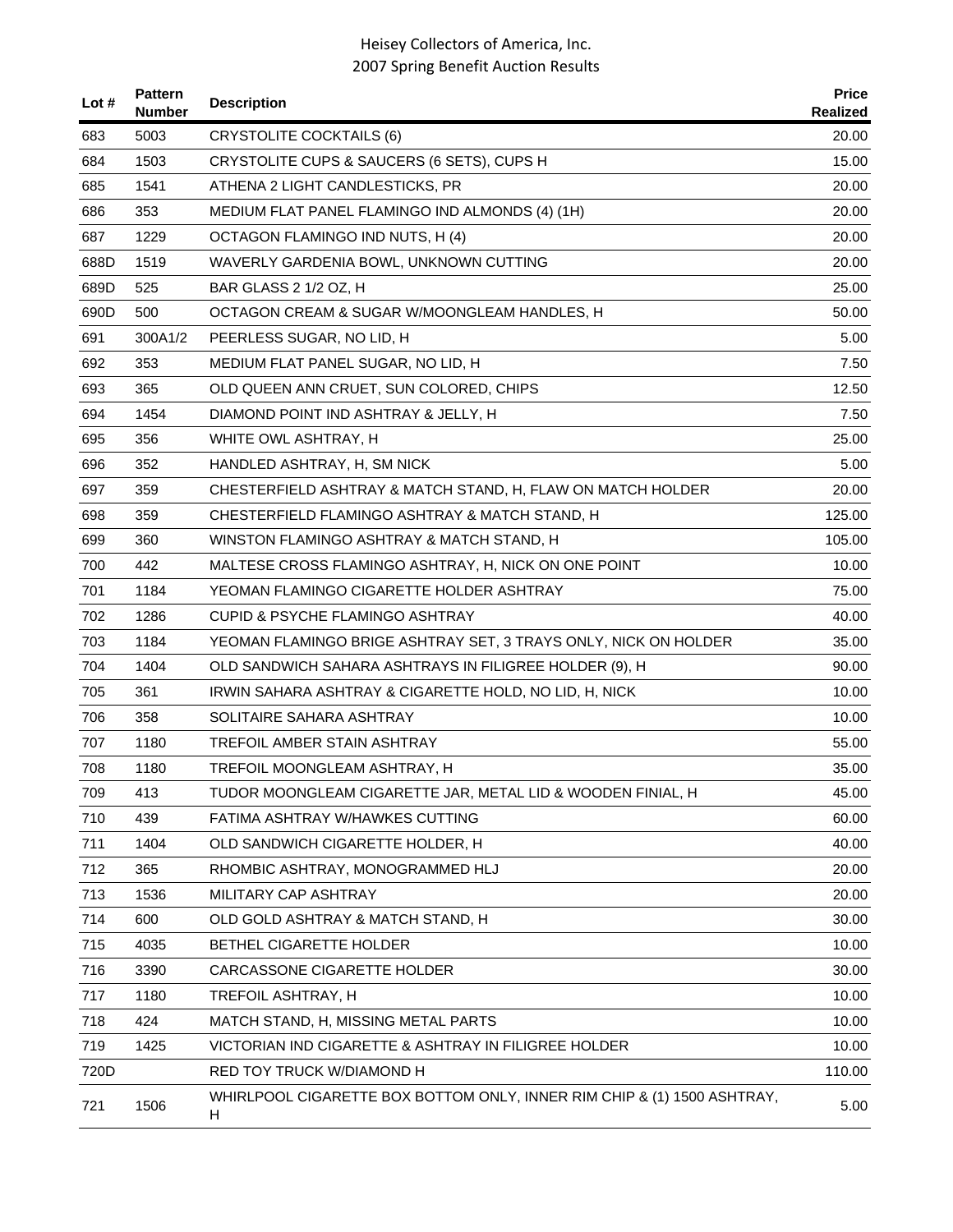| Lot $#$ | <b>Pattern</b><br><b>Number</b> | <b>Description</b>                                                                     | <b>Price</b><br>Realized |
|---------|---------------------------------|----------------------------------------------------------------------------------------|--------------------------|
| 722     | 1503                            | CRYSTOLITE 3" ASHTRAYS (2) IN FILIGREE METAL HOLDER W/CHERUBS                          | 10.00                    |
| 723     | 1503                            | CRYSTOLITE (1) FTD CIGARETTE HOLDER & (1) MATCH BOOK ASHTRAY                           | 20.00                    |
| 724     | 1540                            | LARIAT (1) CIGARETTE BOX W/LID & (1) ASHTRAY W/ORIGINAL LABEL                          | 15.00                    |
| 725     | 5012                            | URN FTD CIGARETTE HOLDER                                                               | 20.00                    |
| 726     | 1567                            | PLANTATION ASHTRAY/COASTER                                                             | 12.50                    |
| 727     | 1590                            | ZODIAC ASHTRAY, 1952 NEWARK SESQUICENTENNIAL                                           | 10.00                    |
| 728     | 1486                            | COLEPORT ASHTRAY, H                                                                    | 25.00                    |
| 729     | 1401                            | EMPRESS SAHARA ASHTRAY, H                                                              | 40.00                    |
| 730     | 1606                            | ASHTRAY, H                                                                             | 40.00                    |
| 731     | 1626                            | SATELITTE ASHTRAY, H                                                                   | 30.00                    |
| 732     | 1489                            | PURITAN 2" ASHTRAY                                                                     | 5.00                     |
| 733     | 1510                            | SQUARE ON ROUND ASHTRAY                                                                | 20.00                    |
| 734     | 1513                            | BAROQUE 3 LIGHT CANDLE HOLDER                                                          | 10.00                    |
| 735     | 31                              | JACK-BE-NIMBLE TOY CANDLESTICKS, H. PR                                                 | 35.00                    |
| 736     | 33                              | SKIRTED PANEL 3 1/2" TOY CANDLESTICK, H                                                | 25.00                    |
| 737     | 1483                            | STANHOPE COCKTAIL W/490 MAYTIME ETCHING                                                | 10.00                    |
| 738     | 397                             | RING 5 OZ SODA, H                                                                      | 20.00                    |
| 739     | 1252                            | <b>TWIST MARIGOLD 12 OZ ICED TEA</b>                                                   | 30.00                    |
| 740     | 1295                            | BEADED SWAG OPAL BUTTER & COVER                                                        | 20.00                    |
| 741     | 1231                            | RIBBED OCTAGON FLAMINGO HOTEL CREAM & SUGAR, H, STRAW MARK                             | 10.00                    |
| 742     | 411                             | TUDOR HIGH FTD MOONGLEAM JELLY, H, SMALL FLAW AT BASE                                  | 15.00                    |
| 743     | 1519                            | WAVERLY CREAM & SUGAR, H                                                               | 10.00                    |
| 744     | 1519                            | WAVERLY FTD CANDY W/ SEAHORSE HANDLES & LID, 9040 ELKS CREST ETCH, H                   | 25.00                    |
| 745     | 5024                            | OXFORD 3 OZ WINE W/9031 WEST POINT ETCH, H                                             | 7.50                     |
| 746     | 1428                            | WARWICK 9" VASE, H                                                                     | 10.00                    |
| 747     | 1428                            | WARWICK 2 LIGHT CANDLESTICK, SMALL INCLUSION INSIDE GLASS                              | 10.00                    |
| 748     | 1503                            | CRYSTOLITE CIGARETTE BOX & COVER                                                       | 10.00                    |
| 749     | 134                             | TRIDENT SAHARA 2 LIGHT CANDLESTICKS, PR                                                | 60.00                    |
| 750     | 355                             | QUATOR CREAM & SUGAR, PR, H                                                            | 10.00                    |
| 750AD   |                                 | PINK TIGER PAPERWEIGHT, MOSSER, HCA 99M                                                | 55.00                    |
| 751     | 515                             | TAPER FLAMINGO COLOGNE LONG DAUBER, H, REPAIR TO RIM                                   | 60.00                    |
| 752     | 515                             | TAPER FLAMINGO COLOGNE LONG DAUBER, H                                                  | 130.00                   |
| 753     | 3390                            | CARCASSONNE COBALT BOWL & CRYSTAL FOOT 12 OZ ICED TEA                                  | 60.00                    |
| 754     | 1401                            | EMPRESS SAHARA CENTER HANDLED SQUARE SANDWICH, H                                       | 50.00                    |
| 755     | 1401                            | EMPRESS CELERY W/502 CRINOLINE ETCH                                                    | 10.00                    |
| 756     | 2401                            | OAKWOOD OLD FASHION W/467 TALLY HO                                                     | 20.00                    |
| 757     | 6060                            | COUNTRY CLUB COCKTAIL SHAKER W/STRAINER, PAINTED PHEASANT & SIGNED<br><b>BY CARWIN</b> | 90.00                    |
| 758     | 1503                            | CRYSTOLITE 4 PART CLOVER LEAF RELISH                                                   | 10.00                    |
| 759     | 1540                            | LARIAT COVERED CIGARETTE BOX                                                           | 15.00                    |